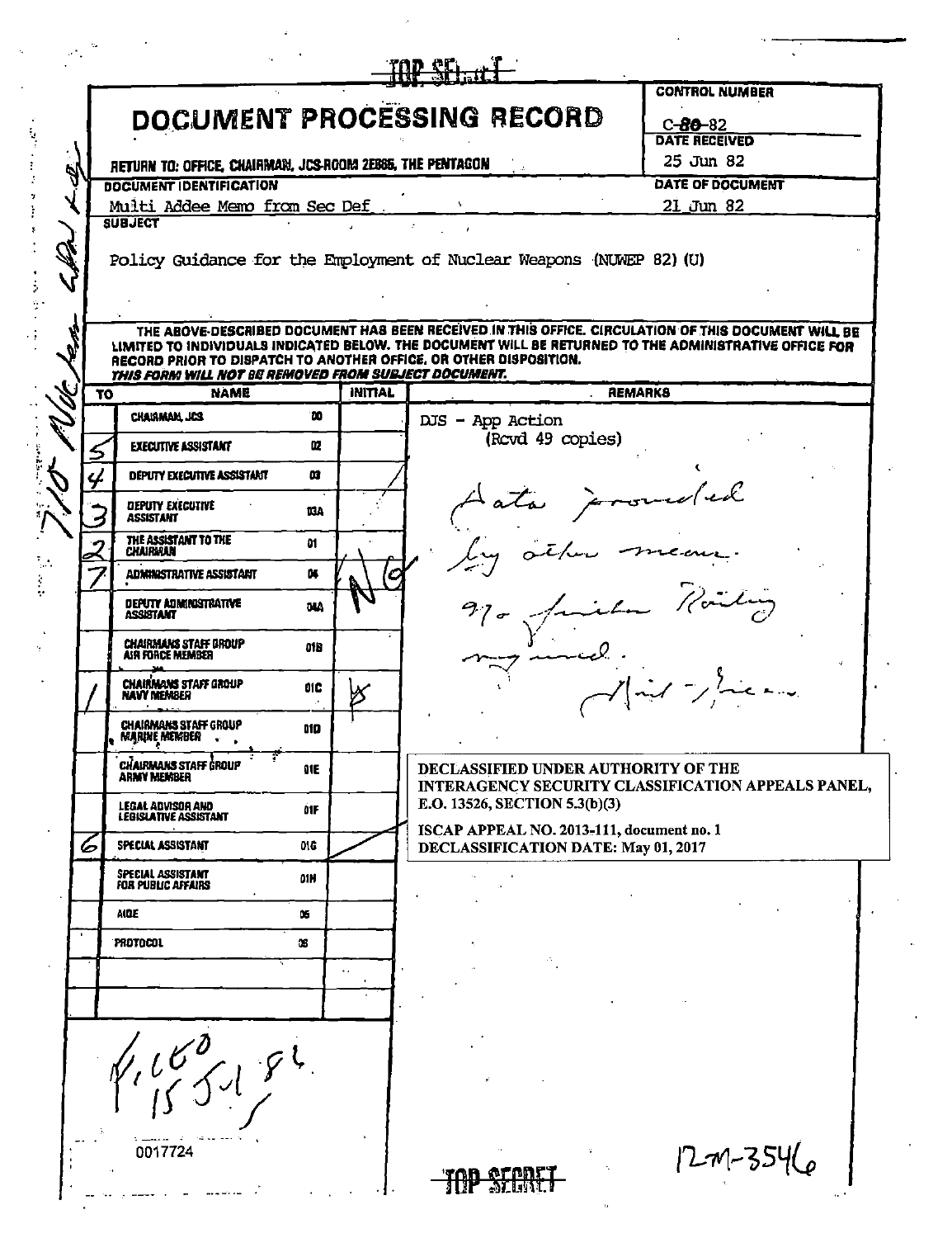TOP SECRE



, .

 $\mathbb{R}$ 

|<br>|<br>|

# DEPARTMENT OF DEFENSE

# POLICY GUIDANCE ·fOR . .. .. .• THE EMPLOYMENT OF NUCLEAR

# WEAPONS (NUWEP) (U)

**JIUNE 1982** 

. The contribution of the contribution of the contribution  $\mathcal{L}_\mathbf{z}$ OFFICE OF THE SECRETARY OF DEFENSE **THE PENTAGON** WASHINGTON, D.C. 20301

REPRODUCTION OF THIS DOCUMENT · IN WHOLE OR IN PART IS PROHIBITED EXCEPT WITH PERMISSION OF THE ISSUING OFFICE

Glassified by USD(P) Extended by USD(P) Reason 2-301C 5, 6 & 7, DoD 5200-1

FOR INTERNAL USE IN THE DEPARTMENT OF DEFENSE ONLY

 $\text{Conv}$  .  $^{+}\left(\right)^{2}\theta^{-}$ . OUSD(P) 1:36337/82

**OP SECR** 

"

 $C - 80 - 82$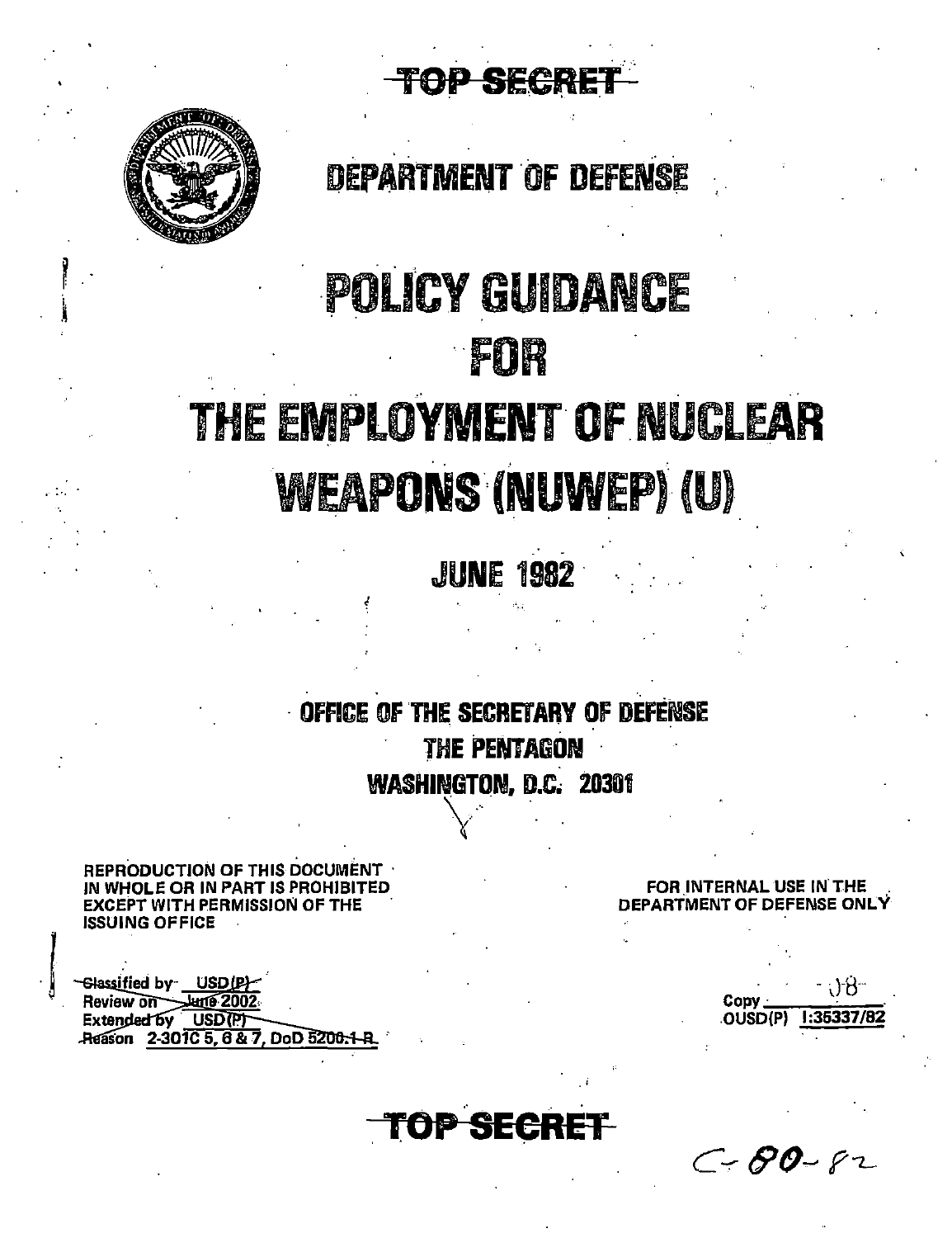

#### THE SECRETARY OF DEFENSE

**,..l\i'l::a.. ULVJ\LI** 

WASHINGTON, THE DISTRICT OF COLUMBIA

21 JUN 1982

#### MEMORANDUM.FOR DISTRIBUTION

SUBJECT: Policy Guidance for the Employment of Nuclear Weapons (NUWEP 82)(U)

-t5t Transmitted herewith is the Pol icy Guidance for the Employment of Nuclear Weapons (NUWEP). This document implements and amplifies the policy contained in National Security Decision Directive 13, Nuclear Weapons Employment Policy. The policy contained herein will be used to quide all planning pertaining to the employment and acquisition of nuclear capable forces and associated command, control, communications and intelligence systems. This document supersedes the NUWEP dated October 1980.

 $\angle$   $\angle$  The fundamental objective of our nuclear weapons employment policy is to deter direct attack -- particularly nuclear attack -- on the United States and its allies. A credible deterrent requires sufficient nuclear force capabilities and plans for their employment to be able to attack effectively and selectively the full range of the Warsaw Pact military, leadership, and industrial-economic target structure. The Joint Chiefs. of Staff and the. commanders-in-chief of· the unified and specified commands will ensure that the guidance contained herein is followed in developing the .Single Integrated Operational Plan (SIOP) and all nuclear contingency plans.

(U) The Under Secretary of Defense for Policy will have overall staff responsibility for actively monitoring the implementation and continuing review of this policy and supporting employment plans to ensure orderly· progress. This responsibility should include, but is not limited to, review of·'plans and directives published by the Joint Chiefs of Staff .to support development of the SIOP and nuclear contingency plans, and review of the SIOP revision reports ·and wargame analyses following their approval by the Joint Chiefs of Staff. Further, I encourage the continued interaction of my staff with the nuclear planners -- particularly during the plan development phase -- to ensure the highest level of consistency<br>between our nuclear weapons employment plans and the policy contained in this document.

Attachment .  $a/s$ 

•.

De la Mandresser

WHEN WITH ATTACHMENT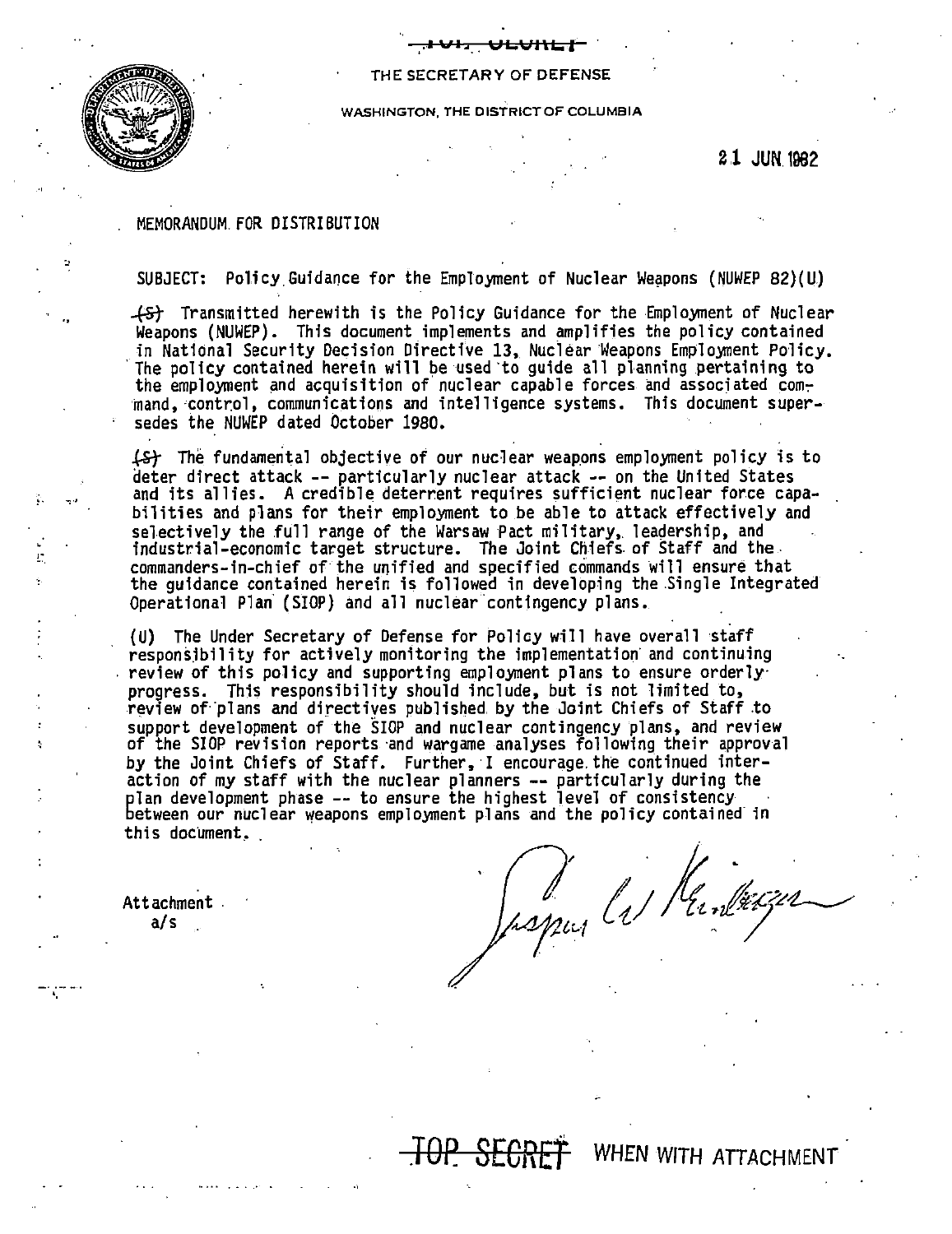#### DISTRIBUTION:

SECRETARY OF DEFENSE DEPUTY SECRETARY OF DEFENSE SECRETARY OF THE ARMY SECRETARY OF THE NAVY<br>SECRETARY OF THE AIR FORCE CHAIRMAN OF THE JOINT CHIEFS OF STAFF UNDER SECRETARY OF DEFENSE (POLICY) UNDER SECRETARY OF DEFENSE (RESEARCH AND ENGINEERING) ASSISTANT SECRETARY OF DEFENSE (INTERNATIONAL SECURITY AFFAIRS)<br>ASSISTANT SECRETARY OF DEFENSE (INTERNATIONAL SECURITY POLICY) PRINCIPAL DEPUTY UNDER SECRETARY OF DEFENSE (RESEARCH AND ENGINEERING) DEPUTY UNDER SECRETARY OF DEFENSE (POLICY) DEPUTY UNDER SECRETARY OF DEFENSE (COMMAND, CONTROL, COMMUNICATIONS AND INTELLIGENCE) DEPUTY UNDER SECRETARY OF DEFENSE (STRATEGIC AND THEATER NUCLEAR FORCES) ASSISTANT DEPUTY UNDER SECRETARY OF DEFENSE (POLICY) ASSISTANT TO THE SECRETARY (ATOMIC ENERGY) DIRECTOR, NET ASSESSMENT DIRECTOR, PROGRAM ANALYSIS AND EVALUATION DIRECTOR, DEFENSE INTELLIGENCE AGENCY DIRECTOR, DEFENSE NUCLEAR AGENCY COMMANDER-IN-CHIEF, STRATEGIC AIR COMMAND COMMANDER-IN-CHIEF, ATLANTIC COMMANDER-IN-CHIEF, PACIFIC COMMANDER-IN-CHIEF, EUROPE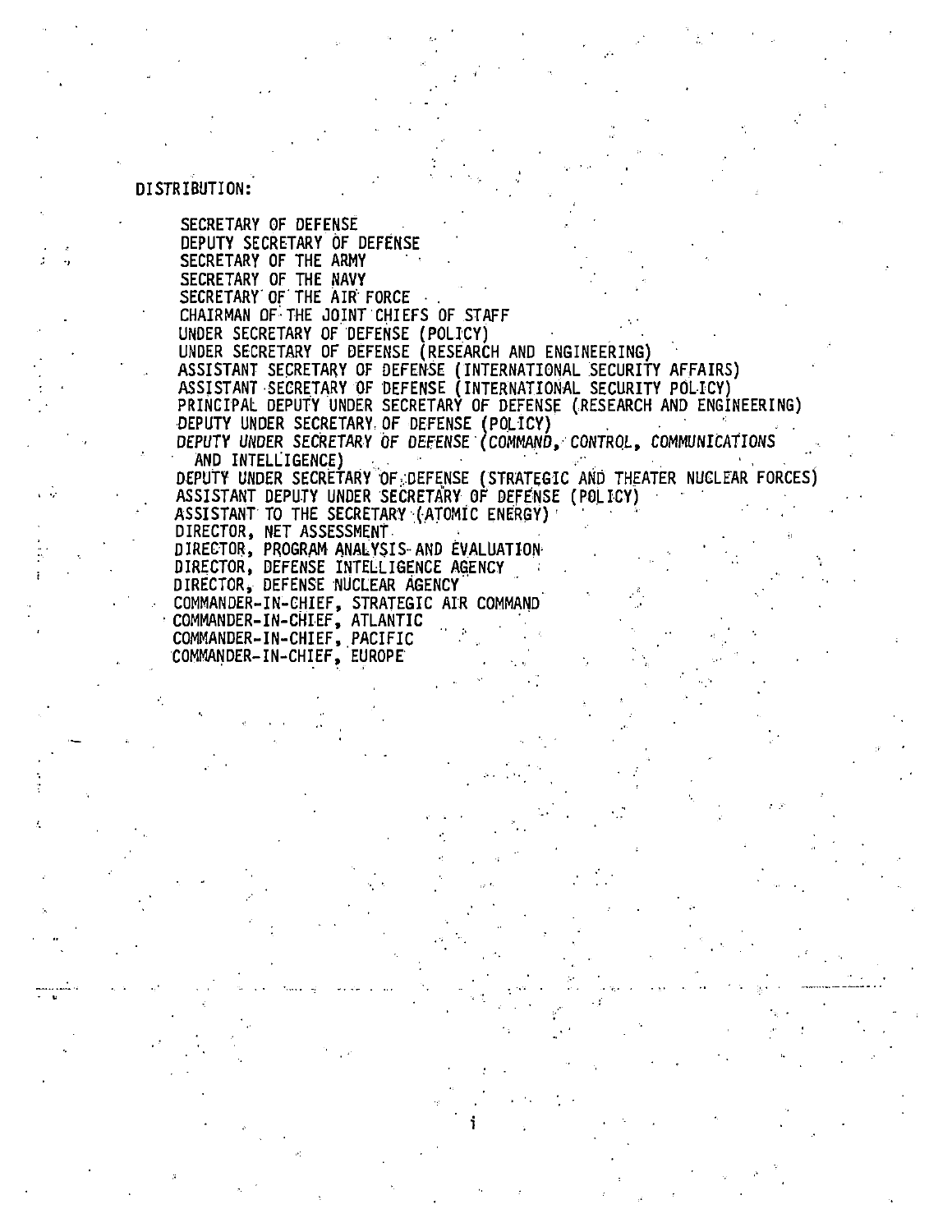TOP SECRET

## TABLE OF CONTENTS

|       |                                                                                                                 |                 | Page                     |  |
|-------|-----------------------------------------------------------------------------------------------------------------|-----------------|--------------------------|--|
| Ι.    | Purpose                                                                                                         |                 |                          |  |
| II.   | Objectives<br>Deterrence<br>Crisis Stability<br>Escalation Control<br>War Objectives<br>Protection and Coercion |                 |                          |  |
| III.  | Capability Requirements<br>Survivability<br>Endurance<br>Capability<br>Flexibility                              |                 | კ<br>3<br>3              |  |
| IV.   | Planning Concepts<br>Preplanning and Review<br>Force. Planning                                                  |                 | 5<br>5                   |  |
| ٧.    | Targeting Objectives<br>USSR and Allies                                                                         | 25X5, E.O.13526 | <u>6</u><br>7<br>9<br>10 |  |
| VI.   | Attack Option Structure                                                                                         | 25X5, E.O.13526 | 10<br>10<br>10           |  |
| VII.  | Reserve Forces                                                                                                  |                 | 11                       |  |
| VIII. | Weapon Allocation Planning                                                                                      |                 | 12                       |  |
| IX.   | Targeting Constraints                                                                                           |                 | 13                       |  |
| Χ.    | Exercises                                                                                                       |                 | 13                       |  |
| XI.   | Planning Actions<br>Near Term<br>Long Term                                                                      |                 | 14<br>14<br>15           |  |
| XII.  | Relation to Other Policy<br>Acquisition Policy<br>Declaratory-Policy<br>Nuclear Arms Reduction                  |                 | 16<br>16<br>17<br>17     |  |
| XIII. | Continuing Policy Review                                                                                        |                 | 17 <sup>2</sup>          |  |

ii

<del>CELDET</del>

᠊ᡏᠻᡰᢪ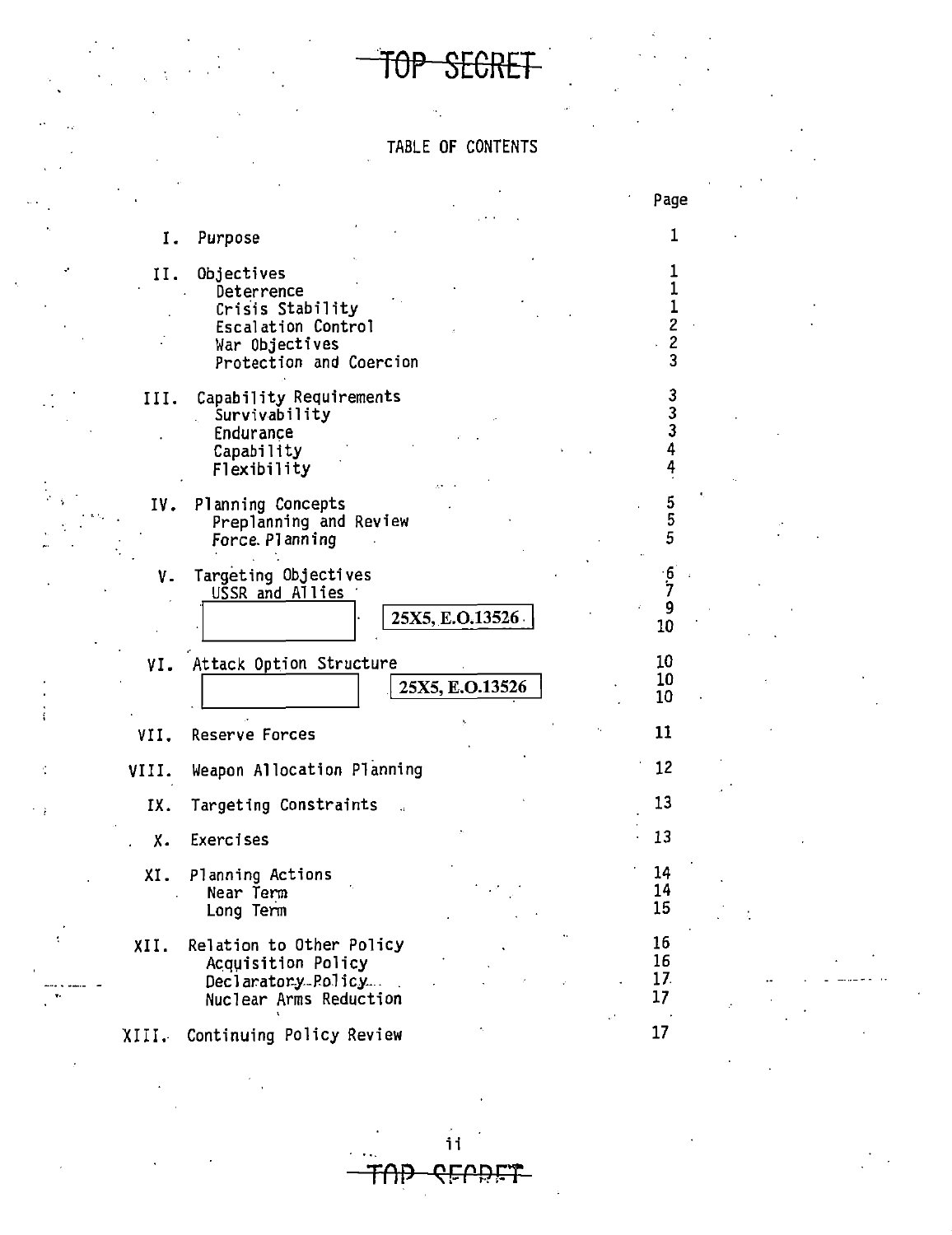## <del>-SEGRE</del>

#### POLICY GUIDANCE FOR THE EMPLOYMENT OF NUCLEAR WEAPONS

#### I. PURPOSE

(U) This document implements Presidential guidance and establishes policy within the Department of Defense for planning the employment of nuclear weapons. The policy contained herein will quide all planning pertaining to the employment and acquisition of nuclear capable forces and associated command, control, communications and intelligence  $(C<sup>3</sup>I)$  systems.

(U) The Joint Chiefs of Staff will ensure that the Single Integrated Operational Plan (.SIOP) and other nuclear weapons pperations and contingency plans are consistent with; and supportive of, the policy statements contained herein.

#### II. OBJECTIVES

 $(U)$  Our nuclear torces support the national security objectives of preserving the United States as a free nation with our fundamental institutions and values intact and, in conjunction with our general purpose forces and those of our allies, deterring politico-military actions or threat of actions counter to our common interests. Planning for the employment of nuclear weapons will. support these objectives.

#### A. Deterrence

{U) The tundamental objective of our policy fbr the employment of nuclear weapons is to deter direct attack--particularly nuclear attack--on the United States and its allies. Our nuclear forces are of crucial importance both in the prevention of nuclear attack and in protecting our national interests at any level of nuclear conflict. They also must support NATO strategy as expressed in MC-14-3. Deterrence is best achieved ff· our defense posture makes Soviet assessments of war outcomes, under any contingency, so uncertain and dangerous as to remove any incentive for initiating attack. Consequently, we must continue to make the prospect of nuclear war even more remote by remaining capable, in all plausible scenarios, of waging war successfully so that the Soviet Union (or any adversary) would perceive that it could not achieve its war aims and, should it initiate an attack, would suffer losses that were unacceptable. Further, while we do not desire to fight an extended nuclear conflict, our possession of such a capability is the best deterrence of that eventuality because it increases the potential costs and risks of an attack and denies the attacker the prospect of a quick or eventual victory.

B. Crisis Stability

 $(U)$  The need tor stable deterrence is most critical in a crisis situation when the Soviet Union may feel compelled to attack or threaten the United States and/or our allies. Therefore, in a crisis situation, it is particularly important that the United States not be under pressure to employ vulnerable forces nor that the Soviets be provided any incentive to initiate an attack.

**TOP SECRET**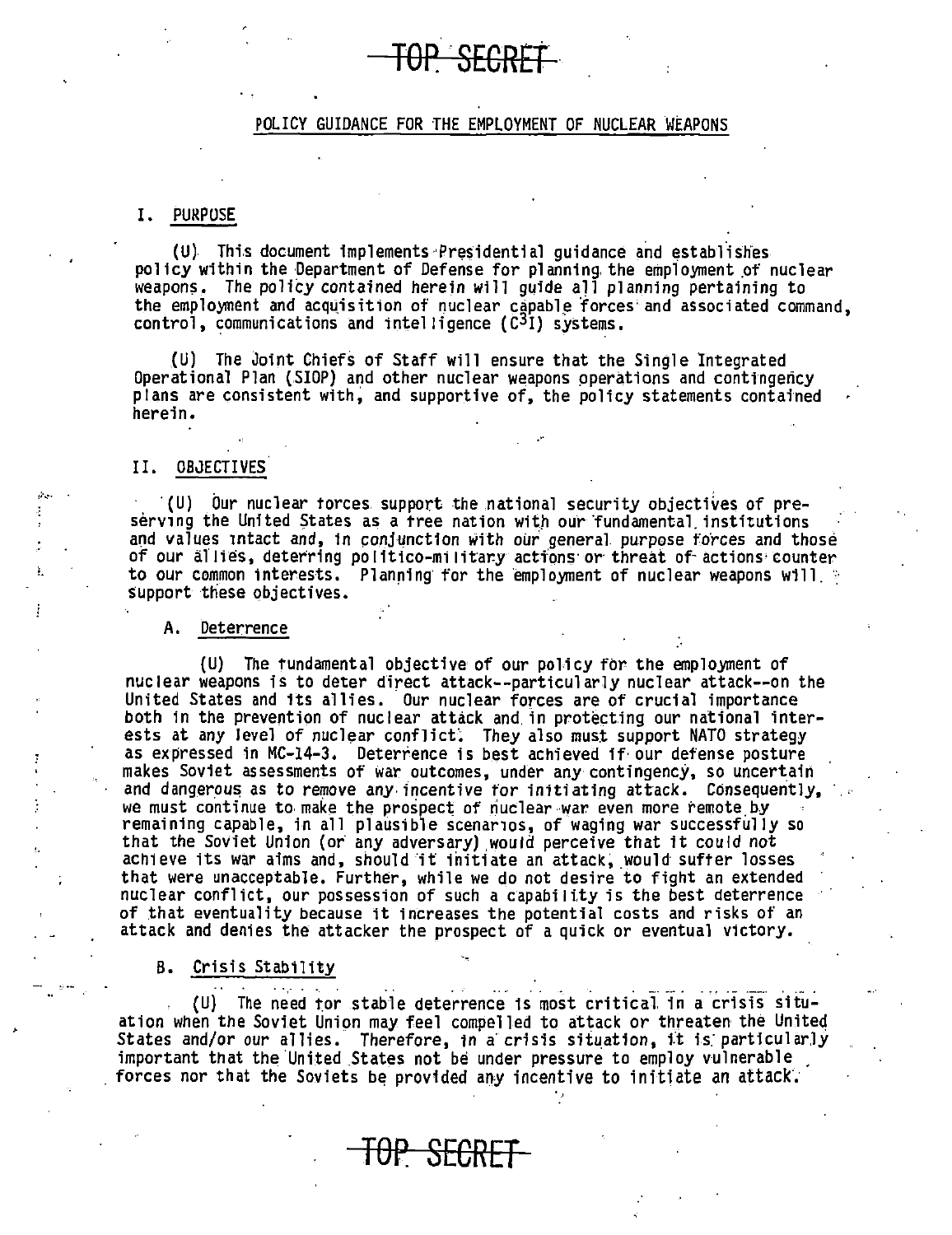This requires that we reduce the vulnerabilities in our nuclear forces and  $\mathbb{C}^3\mathbb{I}$ systems; improve our ability to obtain and react to warning (ambiguous as well as unambiquous) and to detect and assess a Soviet attack: and enhance our ability to respond appropriately and effectively as directed by the NCA. A critical part of the last requirement is the need for an effective continuity of government process. We also must improve our conventional and chemical capabilities so that we are not under pressure to resort to the early employment of nuclear weapons to counter non-nuclear aggression.

TOP SECRET

#### C. Escalation Control

(U) Should deterrence fail, the United States will seek early conflict termination by attempting to control escalation while denying Soviet objectives. For this purpose, our nuclear weapons employment plans must provide the NCA with the ability to conduct military operations at various levels of conflict in ways that will be militarily effective and will maximize the chance of controlling the level and scope of conflict and destruction. Plans for the controlled use of nuclear weapons, in conjunction with political and other military actions, must strive to: (1) provide leverage for a negotiated termination of military actions; (2) neutralize or reverse an unfavorable military situation; (3) constrain the use of force consistent with the attack objective so as to minimize potential pressures on Soviet leaders to escalate the level of conflict; (4) diminish the Soviets' expectations of success by direct military actions and by evidencing our willingness and ability to respond in. an appropriate but controlled manner;  $(5)$  convince the Soviets that their previously calculated risks and costs were in error, and that reconsideration of their objectives and early termination of the conflict are the most attractive alternatives; and (6) leave sufficient Soviet leadership and industrial-economic resources clearly at risk so as to provide Soviet leaders a strong incentive to. seek conflict termination.

#### D. War Objectives

(S) The most critical military force employment objective of the United States in wartime is to defeat Soviet attempts to achieve their politicomilitary objectives and force them to seek earliest termination of hostilities on terms favorable to the United States.

#### 25X5, E.O.13526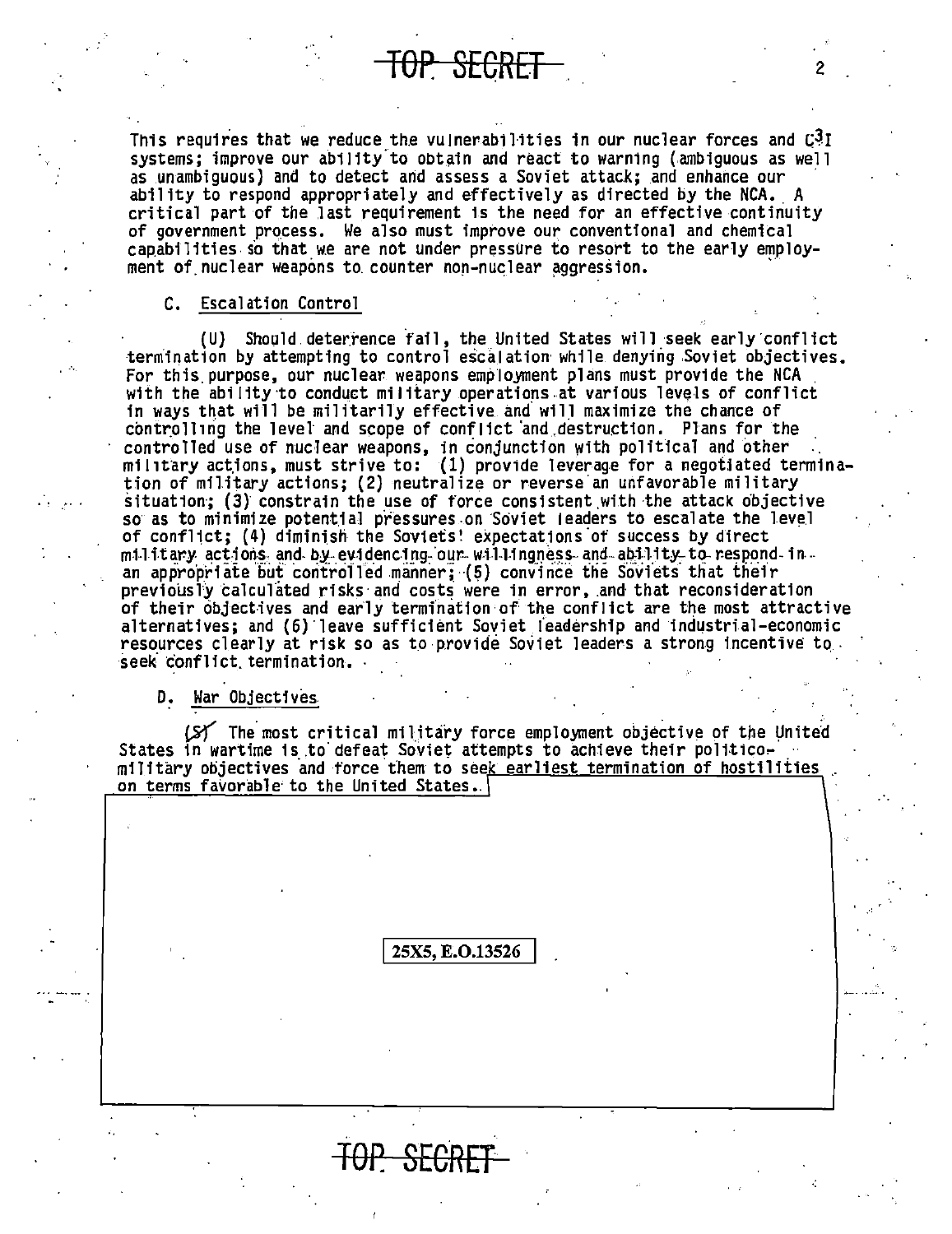#### 25X5, E.O.13526

3

#### E. Protection and Coercion

25X5, E.O.13526

#### III. CAPABILITY REQUIREMENTS

(S) Our nuclear weapons employment policy requires forces and supporting  $C<sup>3</sup>I$  systems with requisite capabilities to counter the growing Soviet threat and achieve our wartime objectives should deterrence fail. Our current nuclear forces and C<sup>3</sup>I systems are limited with respect to survivability, endurance, capability, and flexibility. Plans to modernize our nuclear force capabilities represent a critically important step in reducing these deficiencies, and must be pursued coherently and aggressively. Further, we must obtain maximum effec-<br>tiveness and utilization of our current nuclear force capabilities while also ensuring that our employment plans and planning capabilities evolve in parallel with the programmed improvements in our forces and  $C<sup>3</sup>I$  systems.

A. Survivability

(FS) Adequate numbers of nuclear weapons systems and associated  $C^3I$ capabilities must survive to achieve our employment objectives, even under conditions of a surprise Soviet attack without strategic warning. Force survivability must provide adequate assurance that unforeseen developments, either in the forces themselves or in Soviet offensive or defensive systems, will not jeopardize our ability to achieve our political/military objectives.<br>Of the utmost importance is the need to maintain communications connectivity between the NCA, tactical warning and attack assessment sensors, military commanders, and force elements.\*

B. Endurance

 $(X)$  Endurance of nuclear forces and supporting  $C^3$ I systems strengthens our deterrent posture and improves our capability to employ nuclear weapons

25X5, E.O.13526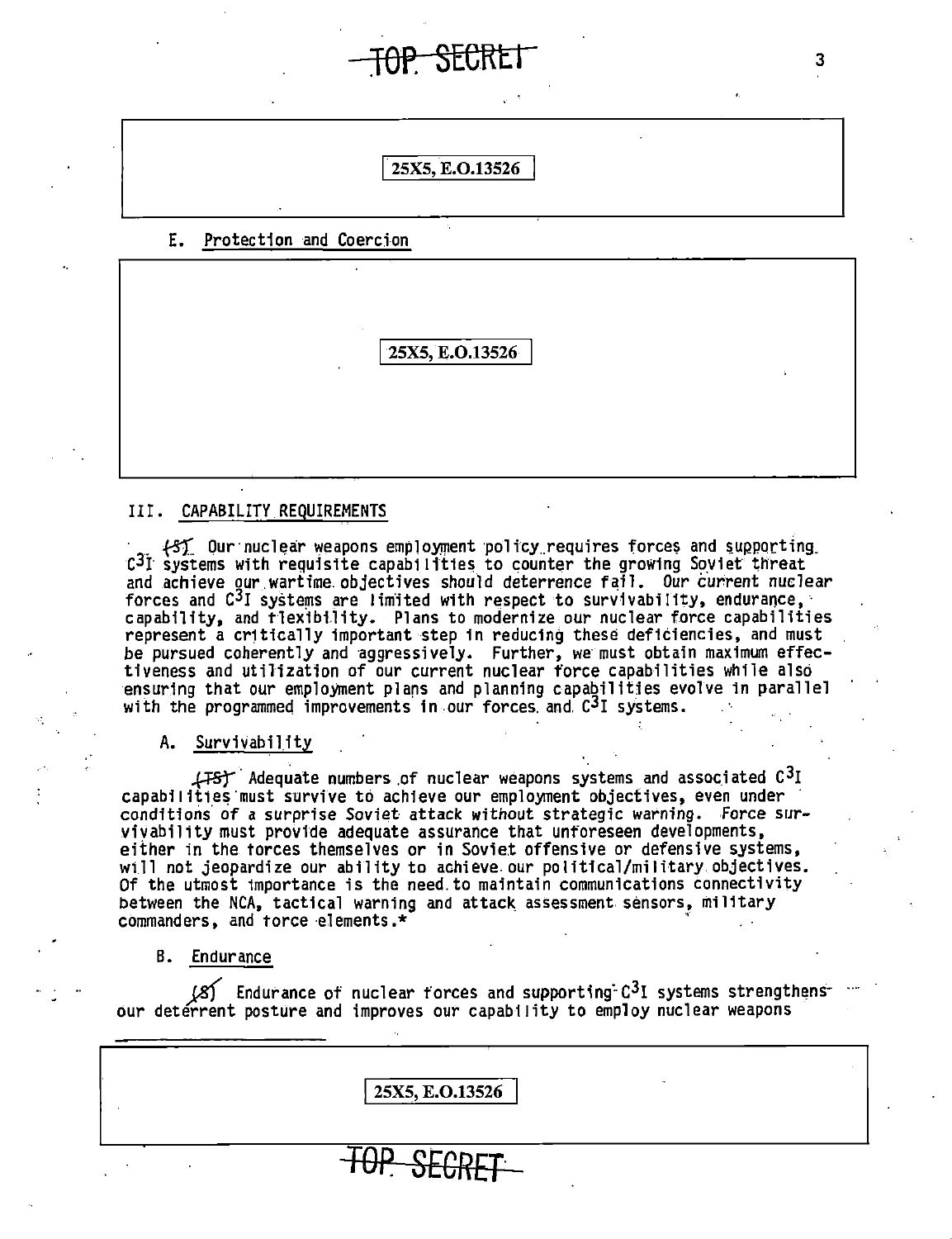systems effectively should deterrence fail. Endurance is required in order to provide the NCA with the sustained capability of employing weapons in a controlled manner throughout and after a conflict, in keeping with the needs

#### of the situation. 25X5, E.O.13526 While not every force and C<sup>3</sup>I element need have the same endurance,

we must strive to take better advantage of the endurance capabilities of our current systems and to procure improved capabilities in the long term. Implicit in this requirement is the need for endurance of a viable employment planning capability equal to or greater than that of the forces and C<sup>3</sup>I systems themselves.

#### C. Capability

(S) Our nuclear forces must be capable of attacking effectively a wide range of targets and crippling the capability of the Soviet Union and its allies to conduct effective military operations. Because all of our nuclear<br>forces and supporting C<sup>3</sup>I systems do not, and need not, possess equivalent capabilities, employment planning must recognize and fully incorporate those inherent attributes of individual nuclear force elements and C<sup>3</sup>I systems which are best suited to the achievement of specific conflict objectives. Our emphasis on improved capabilities shall focus on: (1) increased military effectiveness<br>for forces and associated C<sup>3</sup>I systems; (2) a more effective capability for targeting Soviet military forces (to include troops, equipment and fixed facilities of continuing value) and associated C<sup>3</sup>I systems in the context of a rapidly changing conflict situation; and (3) the capacity to assess battle damage and the disposition of our remaining forces and those of our allies and our adversaries.

#### D. Flexibility

(S) Increased flexibility in nuclear force employment planning is significant because it permits more effective and selective utilization of such forces. While it would be highly desirable to have a near-real-time capability to develop employment plans, limitations in our forces and C<sup>3</sup>I systems will preclude this capability for the foreseeable future. Therefore, we will continue to be largely dependent upon the availability of a wide range of preplanned options to provide employment flexibility. However, since actual requirements in a conflict cannot be precisely projected, we must increase our ability to quickly adapt preplanned options to the conditions of the emerging. conflict.

 $+$ St For the near term, we must emphasize increasing our employment flexibility in support of theater conflict objectives. This offers us the greatest opportunity to deter or defeat Soviet aggression while controlling escalation. Therefore, we must continue to pursue aggressively the development of an adaptive planning process and capability which permits a more timely response to changes in the theater conflict, particularly movements of enemy force and control elements. This requires that we improve the interface between the employment of strategic, theater nuclear, and general purpose forces to provide greater flexibility in responding to the requirements of a rapidly changing conflict situation.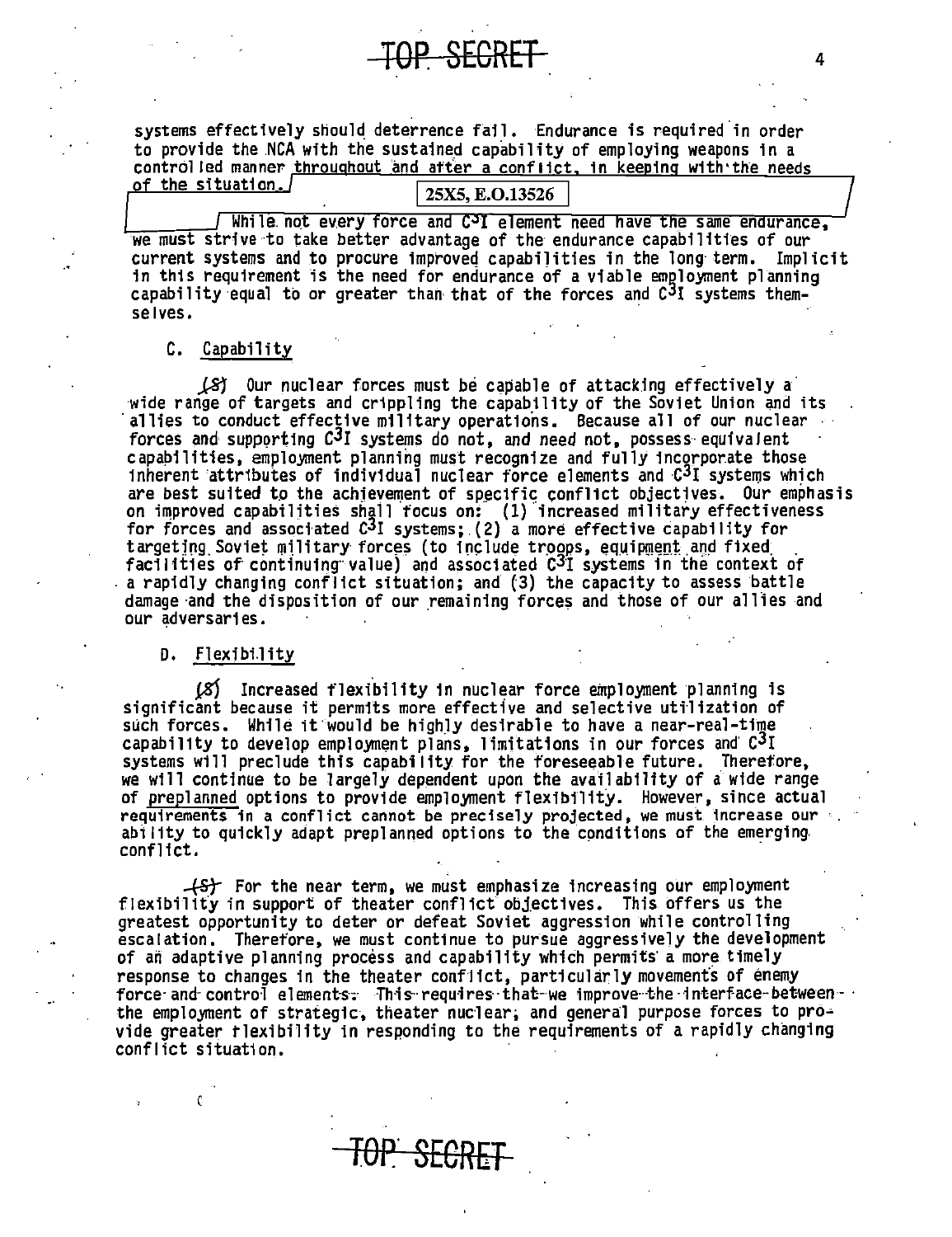#### IV. PLANNING CONCEPTS

#### Preplanning and Review Α.

(U) Preplanning of nuclear employment options permits consideration and balanced treatment of the key factors, enhances the efficiency and effectiveness of the planning process and the employed forces, provides for rapid and effective communication of NCA execution orders, and develops a more comprehensive ability for calculating the consequences of execution given specific scenarios.

(8) To the extent appropriate, employment plans will contain options for attacking coherent sets of objective-related targets. The employment plans developed should provide the NCA with a wide range of viable attack options consistent with employment planning capabilities, the operational characteristics of our weapons systems, the need to maintain a responsive decisionmaking and force execution process, and limitations in U.S. and Soviet attack assessment capabilities.

(U) Where only general plans can be prepared in advance, appropriate organizations and procedures must be established by all nuclear commandersin-chief (CINCs) to improve the capability for the rapid development, assessment, and execution of specifically adapted options in a conflict environment. This capability must be sufficiently comprehensive to allow rapid adaptation. of plans to integrate the employment of strategic forces with theater nuclear and general purpose forces when preplanned response options are not judged suitable.

(U). Review by the NCA and senior defense advisors shall be conducted at least semi-annually to assess the scope and effectiveness of nuclear employment plans, promote understanding, and facilitate timely decisionmaking in crisis and conflict situations.

#### B. Force Planning

#### 1. Force Readiness

(+S) Force readiness planning shall provide the NCA with the capability to adjust nuclear force and supporting  $C^3$ I system readiness levels consistent with the perceived threat and the need for timely and responsive force reaction. These force and C<sup>3</sup>I system readiness levels permit the NCA to signal increased military preparedness and national resolve; enhance the capability of our military forces to respond to aggression; and support the orderly reestablishment of lower readiness levels following relaxation of the crisis. Signalling national resolve by increased force readiness levels represents a highly visible military action and should be used with discretion in keeping with the severity of the crisis. Planning will ensure that increased readiness levels can be achieved quickly and maintained for varying but extended duration without increased risk of unintended escalation. Plans for returning to lowerreadiness levels shall not jeopardize or degrade our ability to respond to surprise attack or to return quickly to increased force readiness postures should the enemy attempt to deceive us through a false relaxation of tension.

5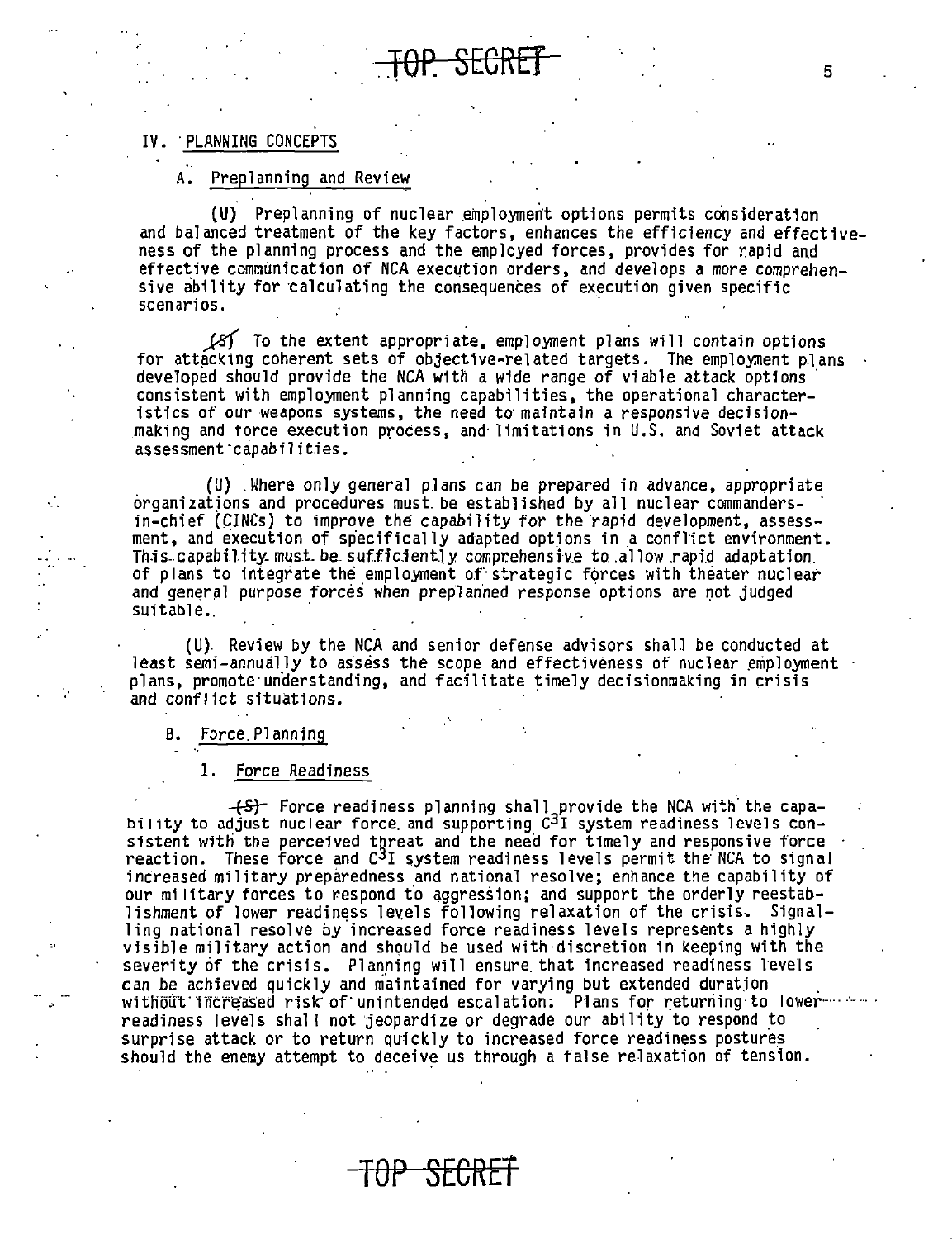#### 2. Force Postures

f5t Plans for the employment of nuclear forces shall be structured so as to take advantage of the flexibility and capability of the specific forces planned to be available at the time of execution. This requires different plans to be developed for our strategic forces in a day-to-day force readiness posture<br>and a generated force readiness posture. Within each force readiness posture, separate plans also shall be prepared based upon projected pre-launch survivability estimates (i.e., damaged, partially damaged and undamaged) of the forces available if meaningful differences in employment flexibility and capability would result.

#### 3. Planning Flexibility

 $\sqrt{5}$  For the near to mid term, we must depend largely on preplanned employment options to provide the employment flexibility we seek. However, we also must acquire the capability to adapt rapidly these preplanned options and force capabilities to the situation as it develops. This requires survivable and enduring employment planning staff elements which can meet planning/replanning requ1rements in an extended nuclear conflict. Such planning staffs shall support the overall needs of the NCA and the Joint Chiefs of Staff, and the individual needs of the unified and specified commands (and, for CINCEUR, the major· NATO Commanders). To the extent practical, the elements snould employ compatible equipment, procedures and communications which ensure a redundant. capability for planning the employment of theater and strategic nuclear weapon systems in a. protracted conflict. Ultimately, such elements should serve as the foundation of a near-real-time adaptive planning capability and provide an increased dimension and measure of employment flexibility.

#### V. TARGETING OBJECTIVES

. .  $\sim$ 

·'

*..f.er* Planning for strategic nuclear attack options will be in accordance with the overall objectives set forth below. Other nuclear plans will be quided by the political and military situation for which they are being prepared, in.keeping with guidance provided to the nuclear CINCs by the Joint Chiefs of Staff. In this respect, operations plans and concept plans of the CINCs will include nuclear employment options appropriate to the theaters ot: operation of. the unified and specified commands.

25X5, E.O.13526

*-f!=&1* The general target objectives in order of weapon allocation priority are provided below.

**TOP. SECRET** <sup>6</sup>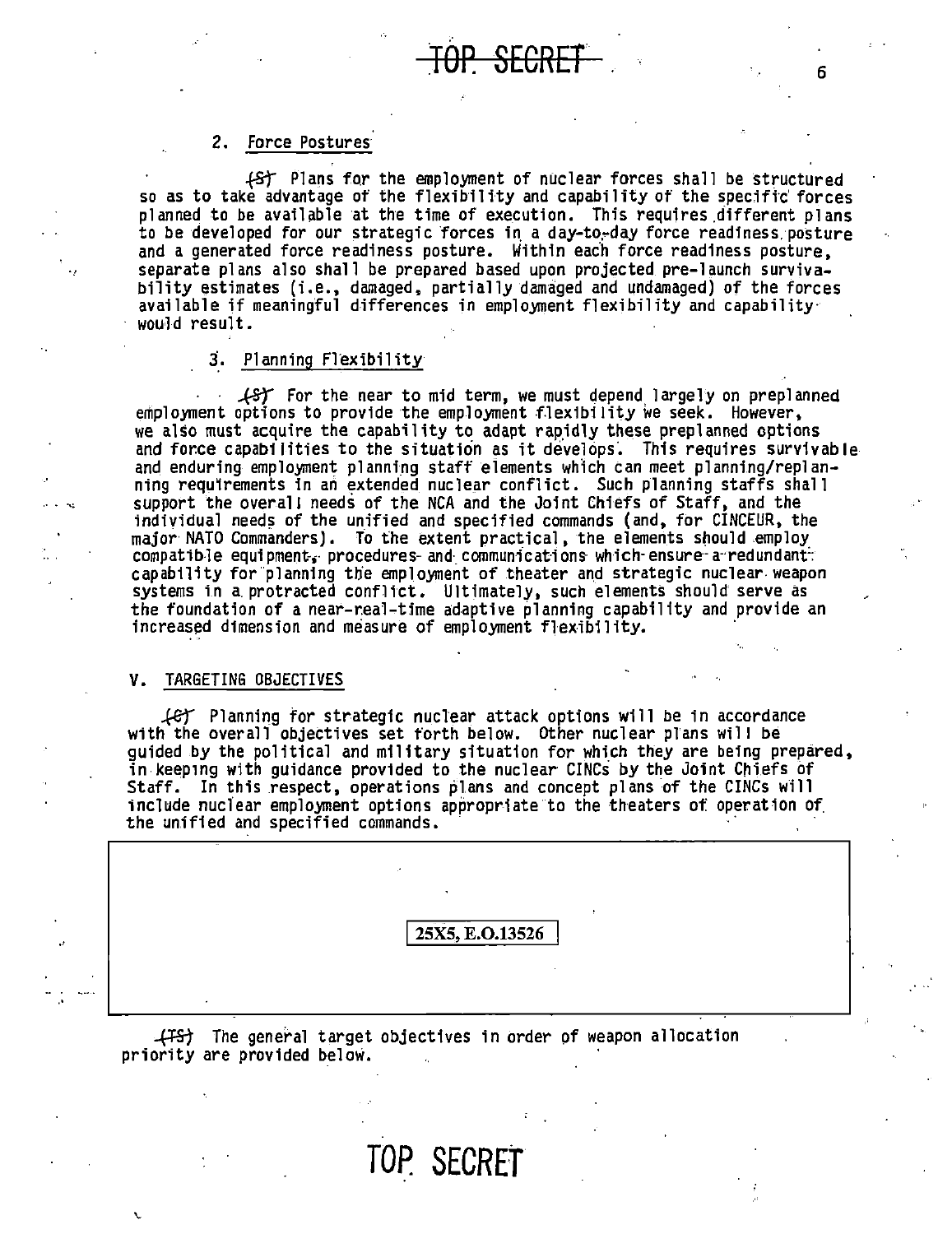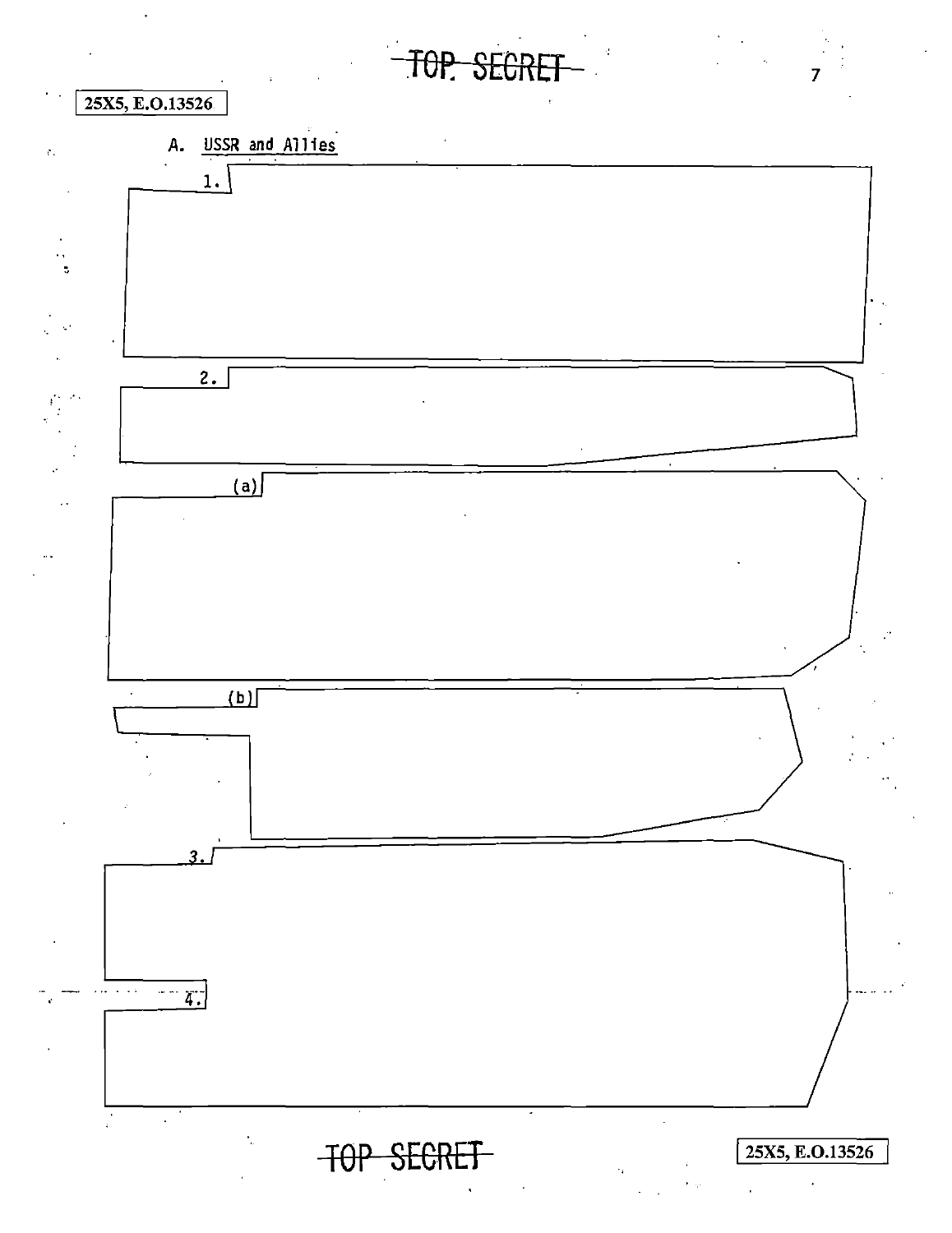|                |                                                                                                                                                                                                                                                                                                                                                                                                                                                             |  |                                                                                                                                                                                                                                                                                                                                                                                                                                                                                |                                                                                                                                                                                                                                                                                                                                                                                                                                                                                                                                                                                                                               | 8 |
|----------------|-------------------------------------------------------------------------------------------------------------------------------------------------------------------------------------------------------------------------------------------------------------------------------------------------------------------------------------------------------------------------------------------------------------------------------------------------------------|--|--------------------------------------------------------------------------------------------------------------------------------------------------------------------------------------------------------------------------------------------------------------------------------------------------------------------------------------------------------------------------------------------------------------------------------------------------------------------------------|-------------------------------------------------------------------------------------------------------------------------------------------------------------------------------------------------------------------------------------------------------------------------------------------------------------------------------------------------------------------------------------------------------------------------------------------------------------------------------------------------------------------------------------------------------------------------------------------------------------------------------|---|
|                |                                                                                                                                                                                                                                                                                                                                                                                                                                                             |  |                                                                                                                                                                                                                                                                                                                                                                                                                                                                                |                                                                                                                                                                                                                                                                                                                                                                                                                                                                                                                                                                                                                               |   |
|                |                                                                                                                                                                                                                                                                                                                                                                                                                                                             |  |                                                                                                                                                                                                                                                                                                                                                                                                                                                                                |                                                                                                                                                                                                                                                                                                                                                                                                                                                                                                                                                                                                                               |   |
|                |                                                                                                                                                                                                                                                                                                                                                                                                                                                             |  |                                                                                                                                                                                                                                                                                                                                                                                                                                                                                |                                                                                                                                                                                                                                                                                                                                                                                                                                                                                                                                                                                                                               |   |
|                |                                                                                                                                                                                                                                                                                                                                                                                                                                                             |  |                                                                                                                                                                                                                                                                                                                                                                                                                                                                                |                                                                                                                                                                                                                                                                                                                                                                                                                                                                                                                                                                                                                               |   |
|                |                                                                                                                                                                                                                                                                                                                                                                                                                                                             |  |                                                                                                                                                                                                                                                                                                                                                                                                                                                                                |                                                                                                                                                                                                                                                                                                                                                                                                                                                                                                                                                                                                                               |   |
|                |                                                                                                                                                                                                                                                                                                                                                                                                                                                             |  |                                                                                                                                                                                                                                                                                                                                                                                                                                                                                |                                                                                                                                                                                                                                                                                                                                                                                                                                                                                                                                                                                                                               |   |
|                |                                                                                                                                                                                                                                                                                                                                                                                                                                                             |  |                                                                                                                                                                                                                                                                                                                                                                                                                                                                                |                                                                                                                                                                                                                                                                                                                                                                                                                                                                                                                                                                                                                               |   |
|                |                                                                                                                                                                                                                                                                                                                                                                                                                                                             |  |                                                                                                                                                                                                                                                                                                                                                                                                                                                                                |                                                                                                                                                                                                                                                                                                                                                                                                                                                                                                                                                                                                                               |   |
|                |                                                                                                                                                                                                                                                                                                                                                                                                                                                             |  |                                                                                                                                                                                                                                                                                                                                                                                                                                                                                |                                                                                                                                                                                                                                                                                                                                                                                                                                                                                                                                                                                                                               |   |
|                |                                                                                                                                                                                                                                                                                                                                                                                                                                                             |  |                                                                                                                                                                                                                                                                                                                                                                                                                                                                                |                                                                                                                                                                                                                                                                                                                                                                                                                                                                                                                                                                                                                               |   |
|                |                                                                                                                                                                                                                                                                                                                                                                                                                                                             |  |                                                                                                                                                                                                                                                                                                                                                                                                                                                                                |                                                                                                                                                                                                                                                                                                                                                                                                                                                                                                                                                                                                                               |   |
| $\bullet$      |                                                                                                                                                                                                                                                                                                                                                                                                                                                             |  |                                                                                                                                                                                                                                                                                                                                                                                                                                                                                |                                                                                                                                                                                                                                                                                                                                                                                                                                                                                                                                                                                                                               |   |
|                |                                                                                                                                                                                                                                                                                                                                                                                                                                                             |  |                                                                                                                                                                                                                                                                                                                                                                                                                                                                                |                                                                                                                                                                                                                                                                                                                                                                                                                                                                                                                                                                                                                               |   |
|                |                                                                                                                                                                                                                                                                                                                                                                                                                                                             |  |                                                                                                                                                                                                                                                                                                                                                                                                                                                                                |                                                                                                                                                                                                                                                                                                                                                                                                                                                                                                                                                                                                                               |   |
|                |                                                                                                                                                                                                                                                                                                                                                                                                                                                             |  | 25X5, E.O.13526                                                                                                                                                                                                                                                                                                                                                                                                                                                                |                                                                                                                                                                                                                                                                                                                                                                                                                                                                                                                                                                                                                               |   |
|                |                                                                                                                                                                                                                                                                                                                                                                                                                                                             |  |                                                                                                                                                                                                                                                                                                                                                                                                                                                                                |                                                                                                                                                                                                                                                                                                                                                                                                                                                                                                                                                                                                                               |   |
|                |                                                                                                                                                                                                                                                                                                                                                                                                                                                             |  |                                                                                                                                                                                                                                                                                                                                                                                                                                                                                |                                                                                                                                                                                                                                                                                                                                                                                                                                                                                                                                                                                                                               |   |
|                |                                                                                                                                                                                                                                                                                                                                                                                                                                                             |  |                                                                                                                                                                                                                                                                                                                                                                                                                                                                                | $\label{eq:1.1} \left\langle \left( \frac{\partial}{\partial x} \right) \right\rangle_{\mathcal{D}} = \left\langle \left( \frac{\partial}{\partial x} \right) \right\rangle_{\mathcal{D}} = \left\langle \left( \frac{\partial}{\partial x} \right) \right\rangle_{\mathcal{D}} = \left\langle \left( \frac{\partial}{\partial x} \right) \right\rangle_{\mathcal{D}} = \left\langle \left( \frac{\partial}{\partial x} \right) \right\rangle_{\mathcal{D}} = \left\langle \left( \frac{\partial}{\partial x} \right) \right\rangle_{\mathcal{D}} = \left\langle \left( \frac{\partial}{\partial x} \right) \right\rangle_{\$ |   |
|                |                                                                                                                                                                                                                                                                                                                                                                                                                                                             |  |                                                                                                                                                                                                                                                                                                                                                                                                                                                                                |                                                                                                                                                                                                                                                                                                                                                                                                                                                                                                                                                                                                                               |   |
|                | $\mathcal{L}(\mathcal{L}(\mathcal{L}(\mathcal{L}(\mathcal{L}(\mathcal{L}(\mathcal{L}(\mathcal{L}(\mathcal{L}(\mathcal{L}(\mathcal{L}(\mathcal{L}(\mathcal{L}(\mathcal{L}(\mathcal{L}(\mathcal{L}(\mathcal{L}(\mathcal{L}(\mathcal{L}(\mathcal{L}(\mathcal{L}(\mathcal{L}(\mathcal{L}(\mathcal{L}(\mathcal{L}(\mathcal{L}(\mathcal{L}(\mathcal{L}(\mathcal{L}(\mathcal{L}(\mathcal{L}(\mathcal{L}(\mathcal{L}(\mathcal{L}(\mathcal{L}(\mathcal{L}(\mathcal{$ |  |                                                                                                                                                                                                                                                                                                                                                                                                                                                                                |                                                                                                                                                                                                                                                                                                                                                                                                                                                                                                                                                                                                                               |   |
|                |                                                                                                                                                                                                                                                                                                                                                                                                                                                             |  | $\label{eq:2.1} \mathcal{L}(\mathcal{L}(\mathcal{L})) = \mathcal{L}(\mathcal{L}(\mathcal{L})) = \mathcal{L}(\mathcal{L}(\mathcal{L})) = \mathcal{L}(\mathcal{L}(\mathcal{L})) = \mathcal{L}(\mathcal{L}(\mathcal{L})) = \mathcal{L}(\mathcal{L}(\mathcal{L})) = \mathcal{L}(\mathcal{L}(\mathcal{L})) = \mathcal{L}(\mathcal{L}(\mathcal{L})) = \mathcal{L}(\mathcal{L}(\mathcal{L})) = \mathcal{L}(\mathcal{L}(\mathcal{L})) = \mathcal{L}(\mathcal{L}(\mathcal{L})) = \math$ |                                                                                                                                                                                                                                                                                                                                                                                                                                                                                                                                                                                                                               |   |
| í,             | the control of the control of the control of                                                                                                                                                                                                                                                                                                                                                                                                                |  |                                                                                                                                                                                                                                                                                                                                                                                                                                                                                |                                                                                                                                                                                                                                                                                                                                                                                                                                                                                                                                                                                                                               |   |
| $\ddot{\cdot}$ |                                                                                                                                                                                                                                                                                                                                                                                                                                                             |  |                                                                                                                                                                                                                                                                                                                                                                                                                                                                                |                                                                                                                                                                                                                                                                                                                                                                                                                                                                                                                                                                                                                               |   |
| $\ddotsc$      |                                                                                                                                                                                                                                                                                                                                                                                                                                                             |  |                                                                                                                                                                                                                                                                                                                                                                                                                                                                                |                                                                                                                                                                                                                                                                                                                                                                                                                                                                                                                                                                                                                               |   |
|                | the contract of the contract of the contract of the contract of the contract of the contract of                                                                                                                                                                                                                                                                                                                                                             |  |                                                                                                                                                                                                                                                                                                                                                                                                                                                                                |                                                                                                                                                                                                                                                                                                                                                                                                                                                                                                                                                                                                                               |   |
|                |                                                                                                                                                                                                                                                                                                                                                                                                                                                             |  |                                                                                                                                                                                                                                                                                                                                                                                                                                                                                |                                                                                                                                                                                                                                                                                                                                                                                                                                                                                                                                                                                                                               |   |
|                |                                                                                                                                                                                                                                                                                                                                                                                                                                                             |  |                                                                                                                                                                                                                                                                                                                                                                                                                                                                                |                                                                                                                                                                                                                                                                                                                                                                                                                                                                                                                                                                                                                               |   |

 $\frac{1}{2}$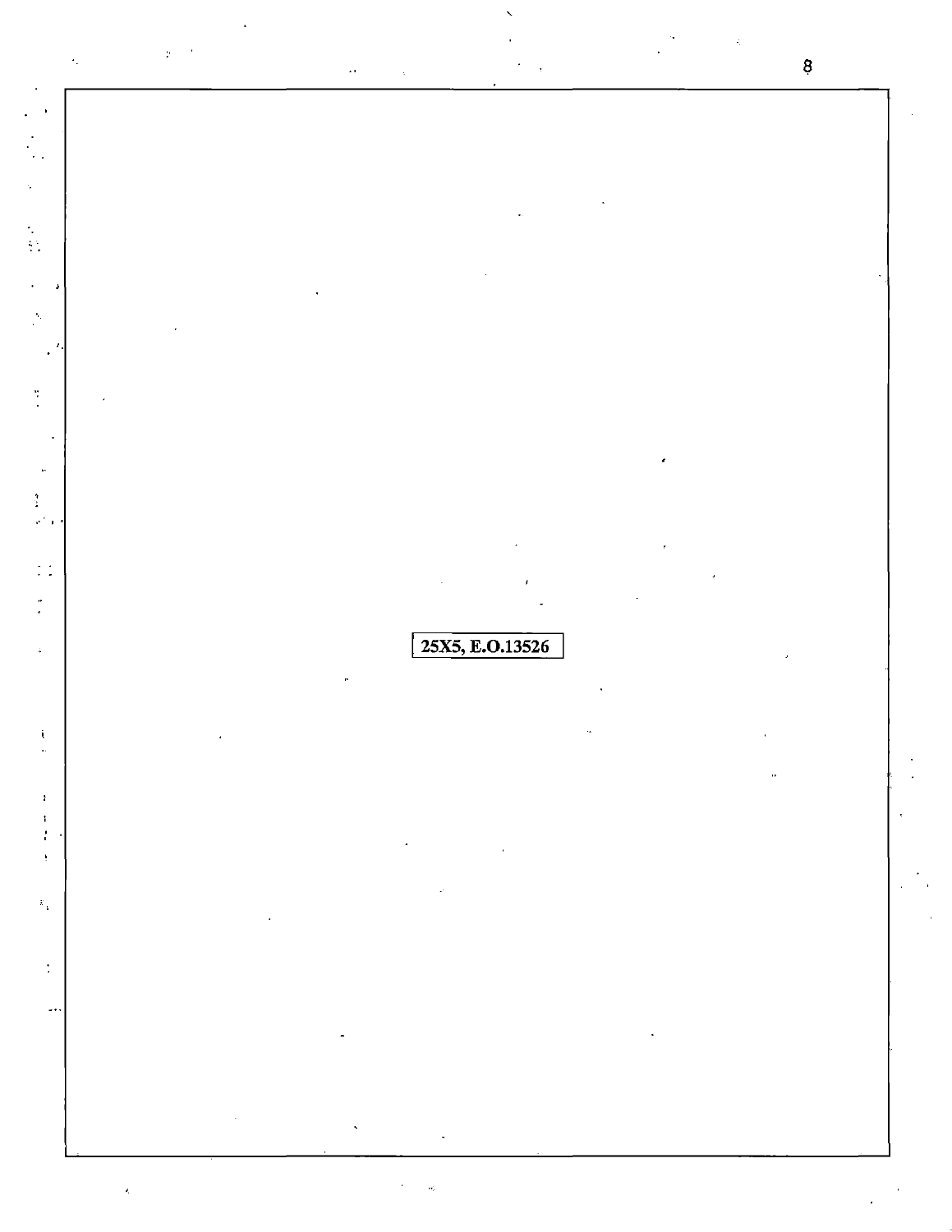

## $25X5, E.0.13526$

 $\ddot{\cdot}$ 

 $\lambda$ 



**TOP SECRET** 

 $\overline{9}$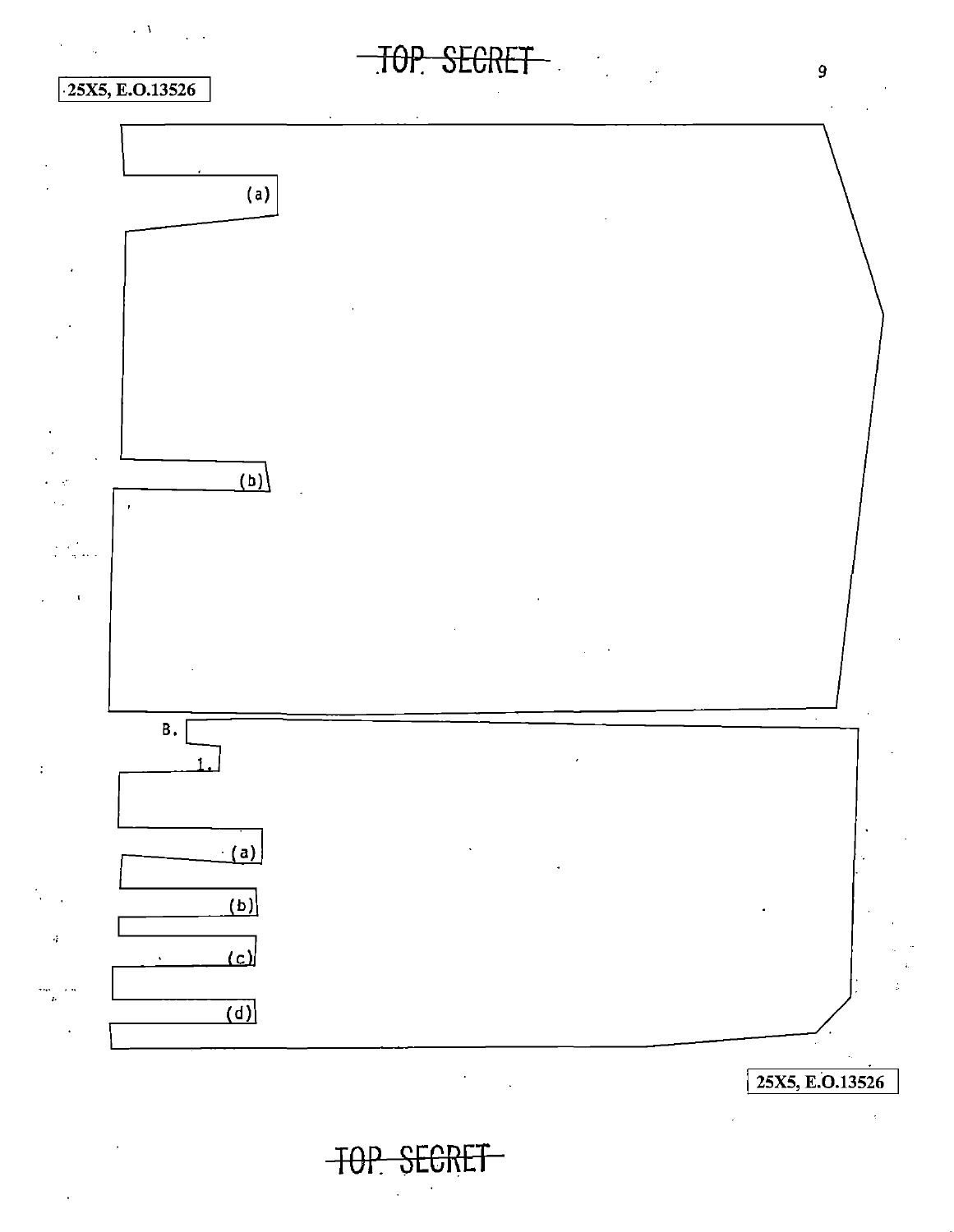**IUF JEUREI** 



#### VI. ATTACK OPTION STRUCTURE

(U) Preplanned attack options shall be structured to permit denial of enemy objectives and achievement of United States objectives at the lowest possible level of conflict, consistent with potential conflict situations. The attack option structure shall consist of:

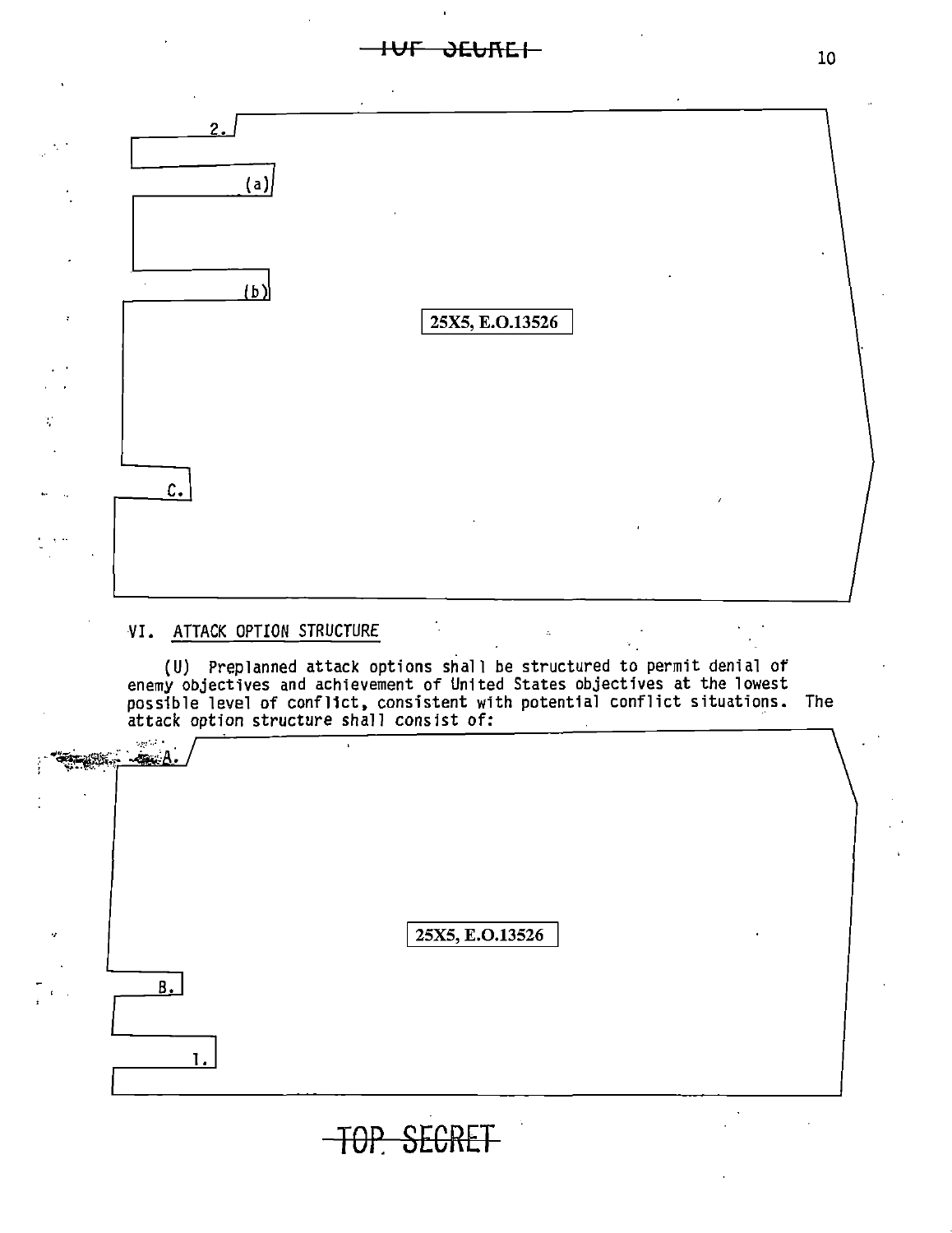## 25X5, E.O.13526





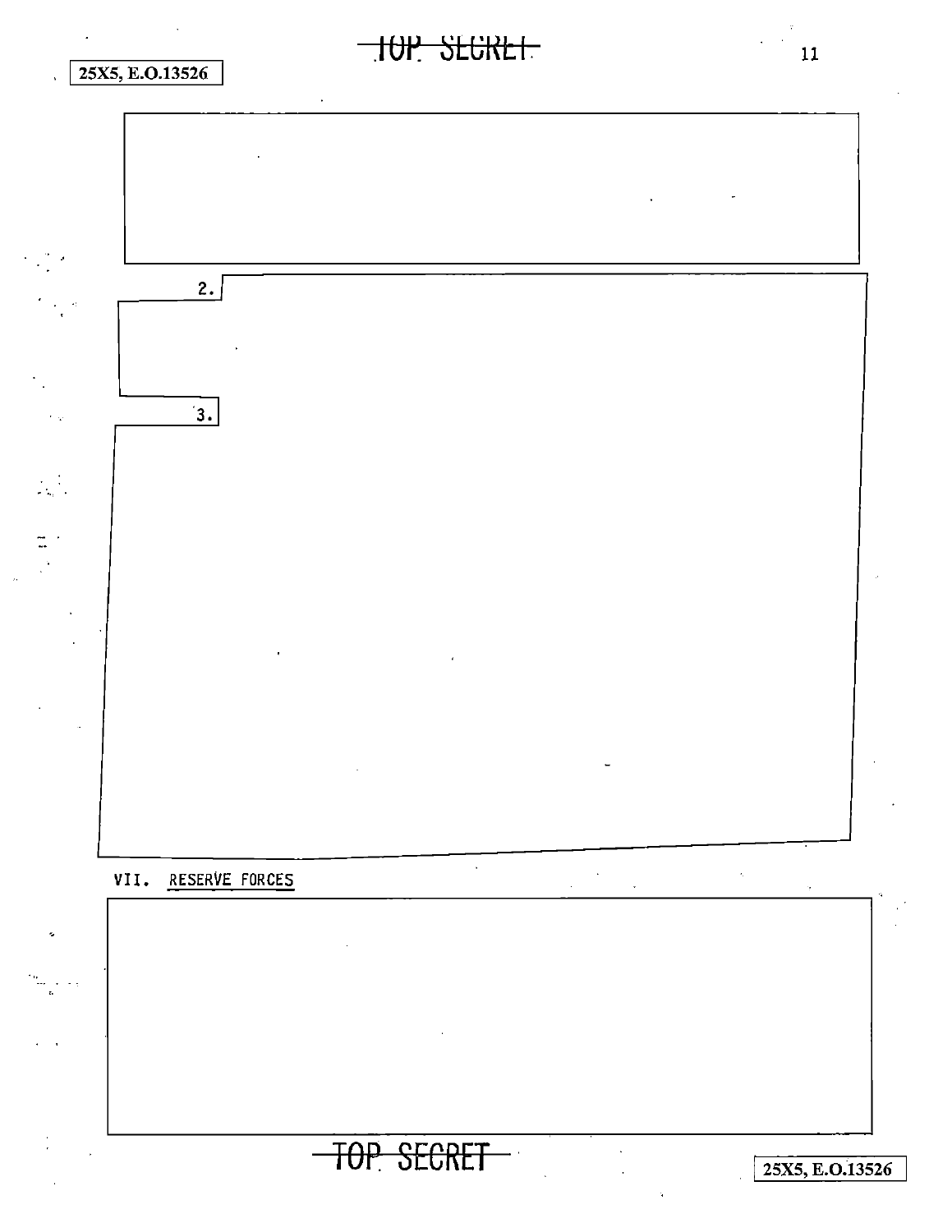

### VIII. WEAPON ALLOCATION PLANNING

TOP SECRET

25X5, E.O.13526

 $\mathbb{R}^4$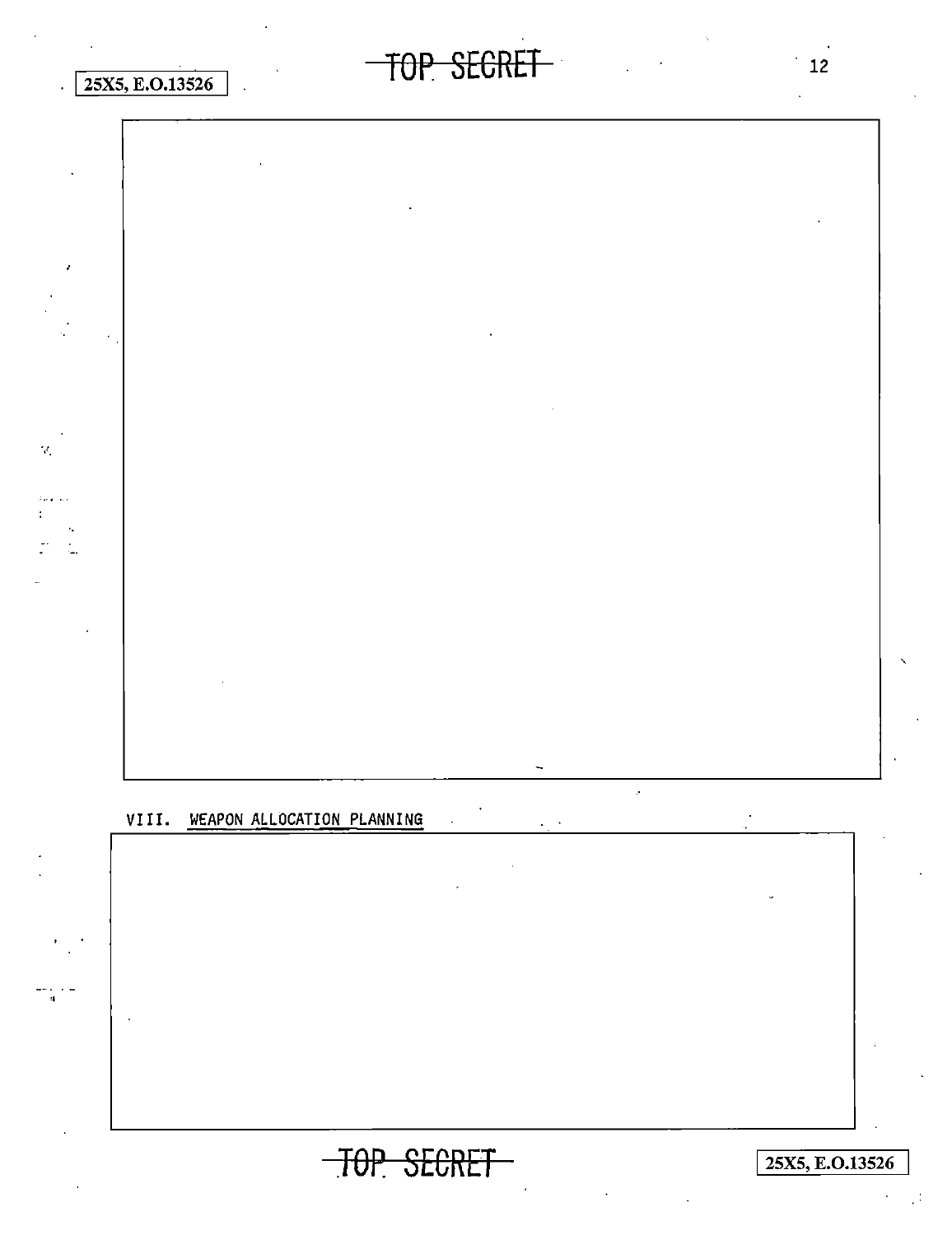

TOP SECRET

 $\mathbf{r}$ 

### X. EXERCISES

(U) Periodic exercises will be conducted to: evaluate the adequacy of our nuclear employment options,  $C^3I$  systems, and procedures; increased readiness

<del>TOP SECRE</del>

 $13$ 

25X5, E.O.13526

 $\epsilon_{\rm b}$   $^4$  s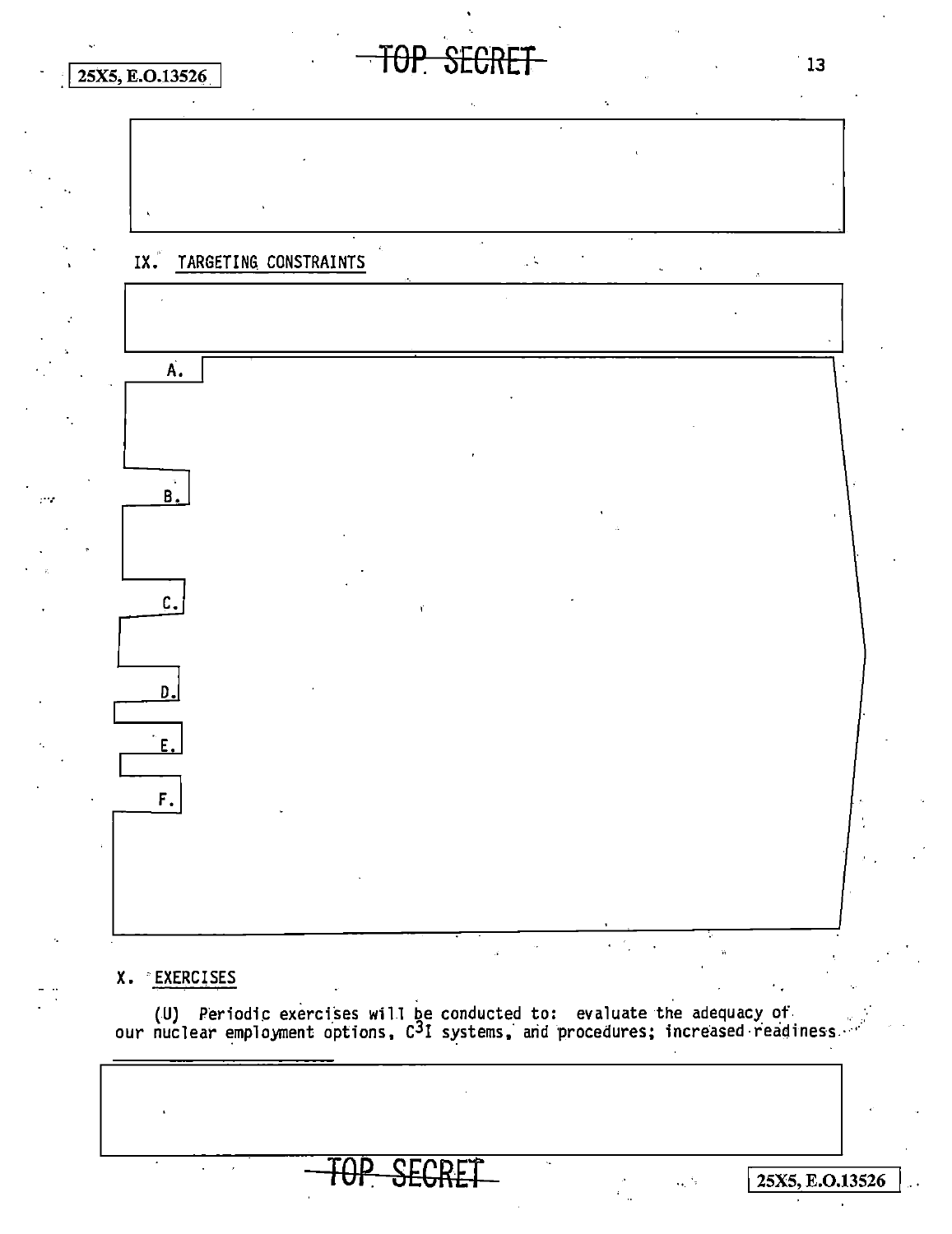adaptive planning capabilities including movement/mobility of planning staffs familiarize senior officials with the objectives, capabilities, and limitations of our employment plans; and to stress the overall nuclear force employment process under simulated conflict conditions. Exercises for nuclear employment operations shall include interaction between the Department of Defense and other federal agencies, as appropriate. At least two exercises involving the National Command Authorities will be conducted each year to evaluate our capabilities and our employment doctrine.

**TOP SECRET** 

#### 25X5, E.O.13526

XI. PLANNING ACTIONS

#### (U) Revisions of Employment Plans for the Near-Term Α.

(U) The following near-term changes and improvements will be made to the existing plans:



FO<del>P SECRET</del>

25X5, E.O.13526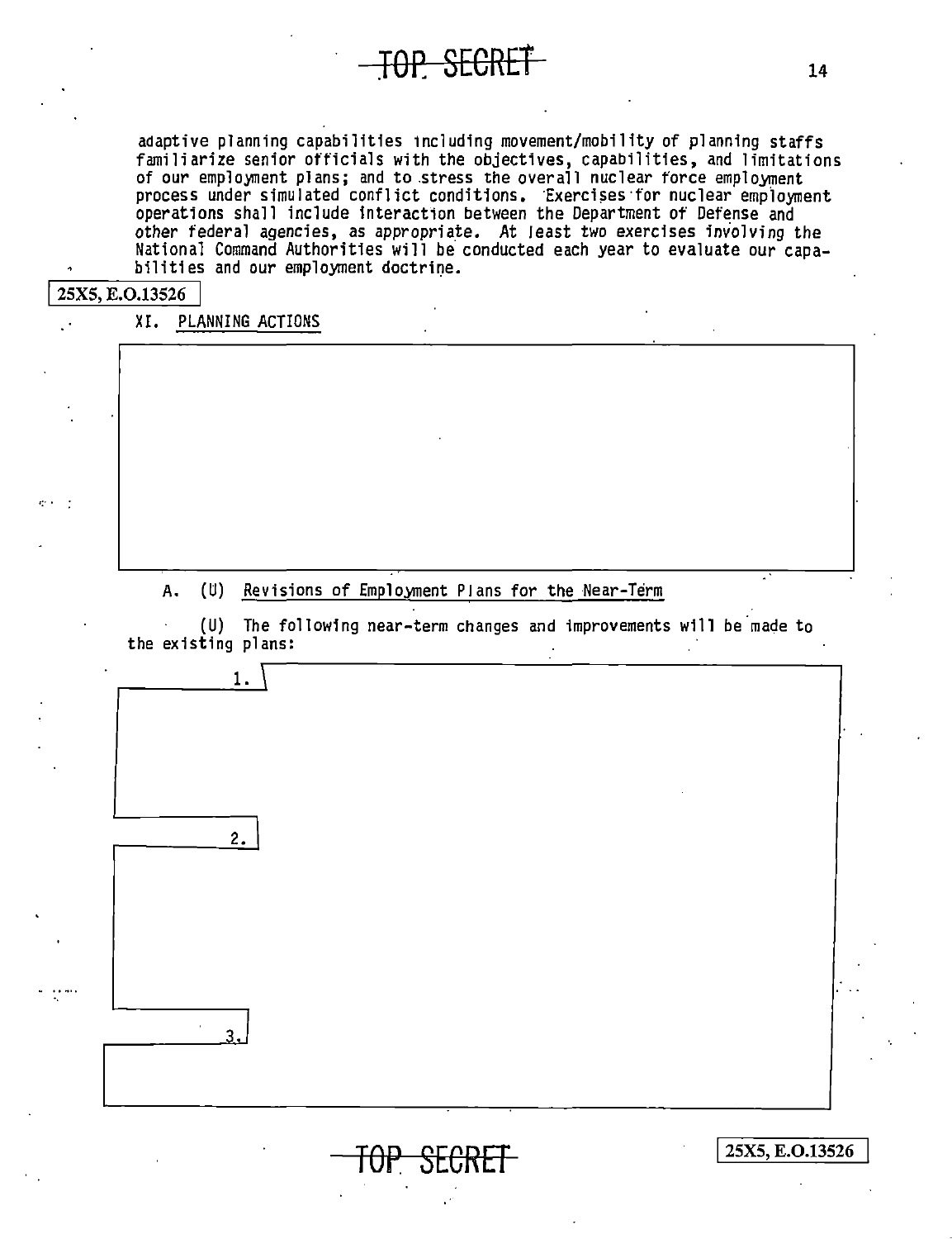**.IUI: SECKET** 



I25X5, E.0.13526 (U) Revision of Employment Plans for the Long Term B.

(U) Much of the objective of enhancing employment flexibility described in this guidance w1ll require improvements in survivability, endurance and. capability of torces and  $\widetilde{c}^3$ I systems, as well as additional research leading to the improvement of target data bases, targeting concepts, and force effectiveness assessments. ''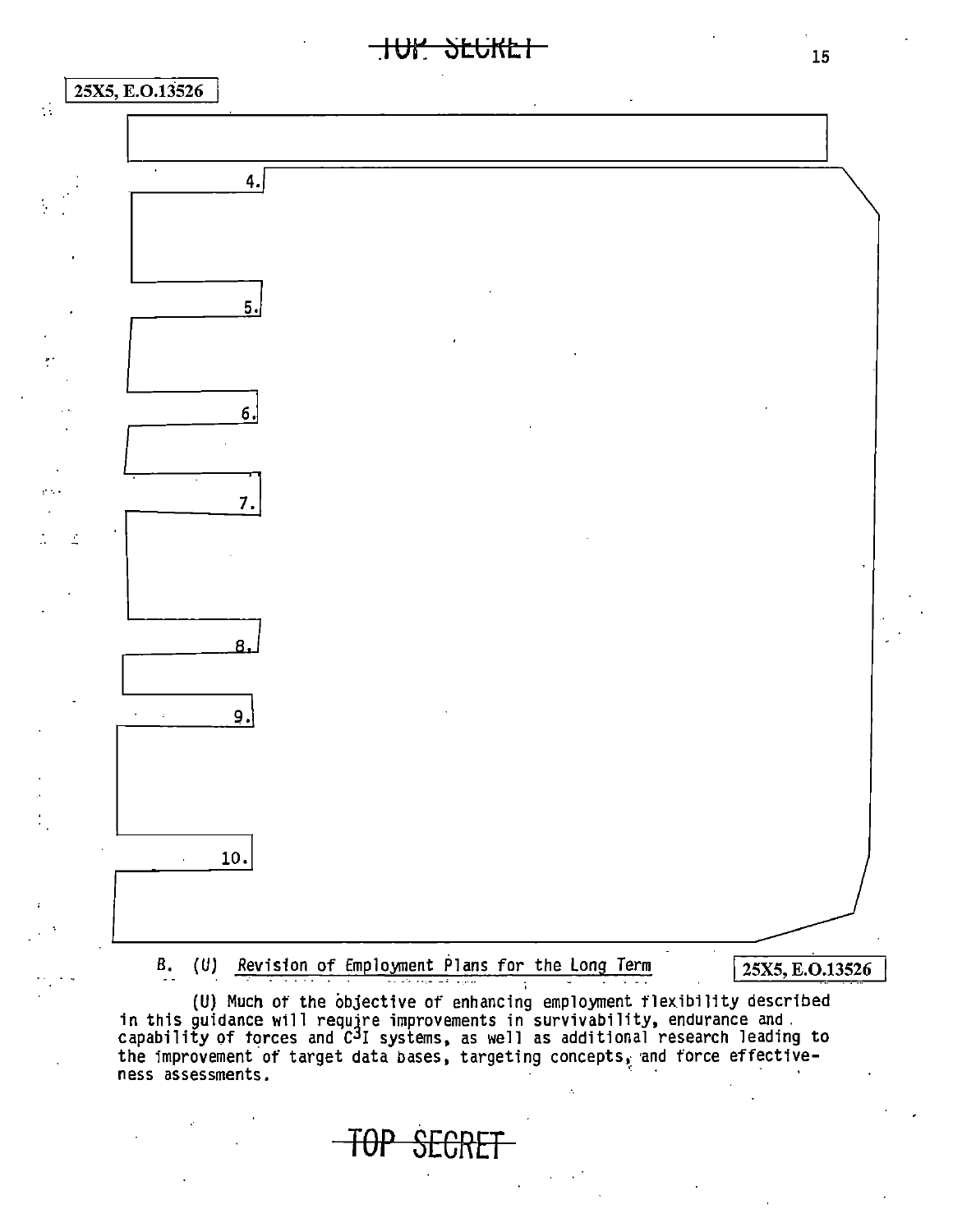$+$ S) The following eftorts shall proceed at a' deliberate pace to provide specific improvements, with tull recognition of the practical limitations involved and the need to maintain.the ability to execute effectively the full range of options:

| -⊥•<br>$\sim 40$<br>$\overline{2}$ |                         |  |
|------------------------------------|-------------------------|--|
|                                    | $\vert$ 25X5, E.O.13526 |  |
|                                    |                         |  |

4. (U) More effective utilization in the employment plans of improvements in the endurance of U.S. nuclear capable forces and supporting  $C^{3}I$ .

#### XII. RELATION TO OTHER POLICY

#### A. Acquisition Policy

 $~\leftarrow~$  0ur nuclear force and C<sup>3</sup>I acquisition programs must directly support and be consistent with the nuclear weapons employment policy contained. herein. In addition, our conventional force acquisition programs must consider the probability that these forces could be required to function in a combined nuclear/chemical/conventional environment. The criteria used in evaluating acquisition of future nuclear forces must recognize that each element of our force posture possesses unique, inherent attributes that are better for some conflict situations but are of Lesser importance and value tor others. Programs will be designed to provide:

1. (S)- Greater survivability, endurance and military effectiveness, both in the forces and associated  $C<sup>3</sup>I$  structure.

2.  $\{S\}$  A subset of forces and supporting  $C^3I$  that have a high probability of enduring survival in a nuclear war.

3.  $\pm$ \$1  $\sqrt{25X5, E.0.13526}$ 

4. .{-Sj An improved damage assessment capability and the means ot· determining the disposition of remaining forces and weapon systems.

5. (S) Forces and capabilities which will contribute to crisis. stability and are consistent with national strategic arms reductions objectives.

fS1 Greater emphasis also will be placed on a multiplicity of nuclear systems and basing modes to strengthen deterrence and the overall warfighting capability of our forces. This multiplicity of nuclear systems and basing·

TOP. SEGRET 16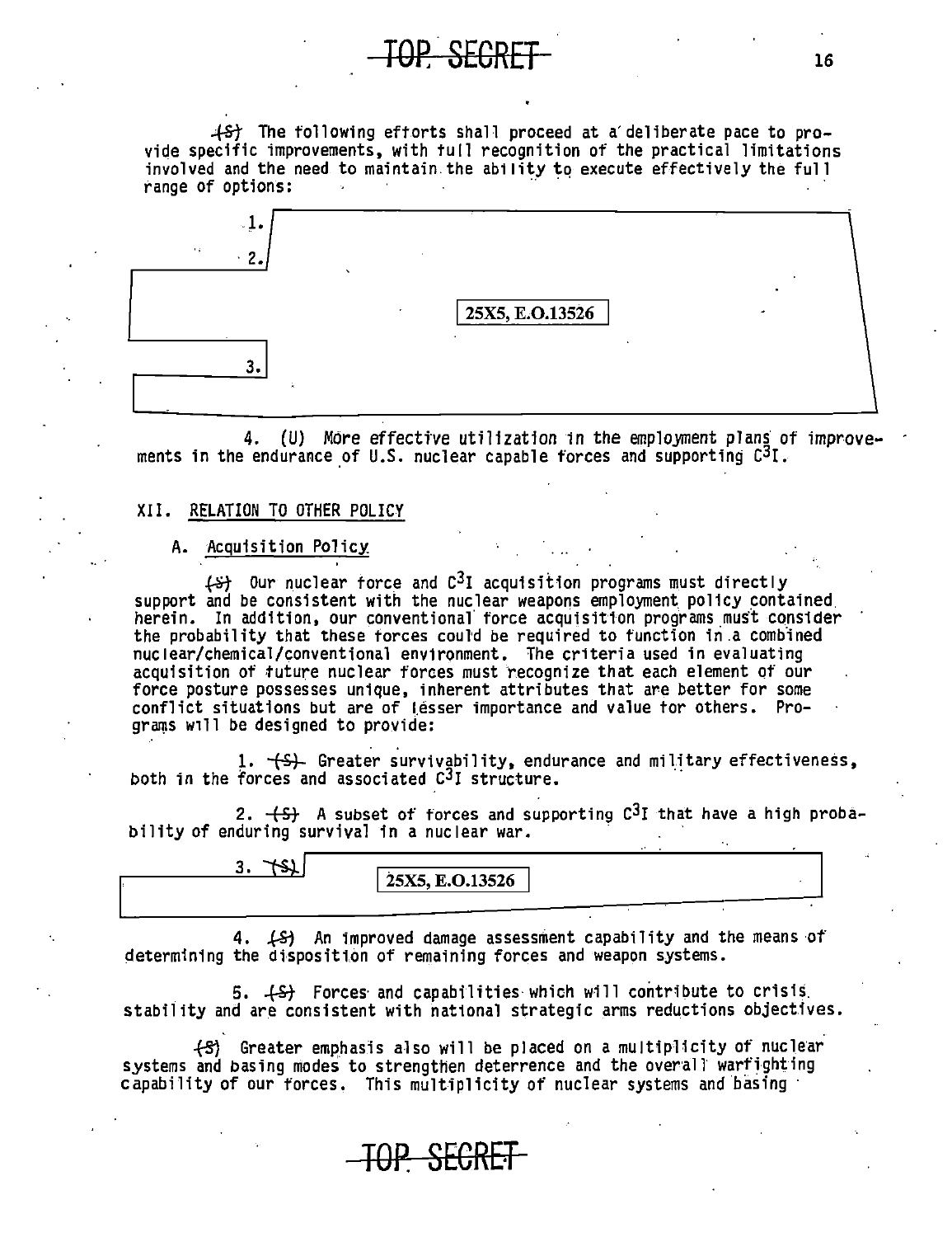modes complicates Soviet defense and attack planning, strengthens mutual reinforcement among the nuclear and conventional force elements in our own attack planning and execution, and hedges against untoreseen degradation of individual elements of our nuclear forces.

#### B. Declaratory Pol1cy

 $+5$  A major objective of declaratory policy is to enhance deterrence<br>in the eyes of our enemies and allies by conveying our determination and capability to deny any adversary, particularly the Soviet Union, the prospect of successful military aggression. In this regard, authorized statements of certain elements of our nuclear weapons employment policy can be beneficial in shaping the opinions of the Soviet Union, our allies, and potential adversaries, although deta1ls must of necessity remain closely held. However, all such public statements should fully conform to the language in such authoritative public documents as the annual Defense Report of the Secretary of Defense and the Posture Statement of the Chairman, Joint Chiefs of Staff.

(S) Public statements as to how we would respond to warning of a Soviet ballistic missile attack on the United States are of particular sensitivity and should be avoided as much as possible. If pressed by questions,  $\frac{1}{100}$  for example.1n a Congressional hearing,  $\frac{1}{25}$   $\frac{25X5, E.0.13526}{2500}$ 

But we may point out that an inherent capability of our strategic alert forces is the ability to launch rapidly upon receipt of an execution directive.·

#### C. Nuclear Arms Reductions

(U) Equitable nuclear arms reduction agreements serve to diminish the risks of war and help to reduce the threat to our security and the security of our allies. Agreements that significantly reduce the level of nuclear armaments in a fair, balanced, and verifiable manner will be pursued vigorously by the· United States. When arms control agreements go into effect that will substantially influence nuclear weapons inventories, our nuclear weapons employment policy and force acquisition planning will have to be adjusted to take account of the changed threat. Of particular importance woula be a capability to provide for effective responses to potential Soviet violations and break-out. In turn, arms control initiatives must be evaluated on the basis of their contribution to our defense posture and must be supportive of those nuclear weapons· employment and acquisition objectives that would be appropriate for the specific, proposed arms control regime.

#### XIII. CONTINUING POLICY REVIEW

.{S} Past experience shows that whenever changes occur to nuclear employ-<br>inent points, questions and issues arise from planners regarding points of.... interpretation, quantification of qualitative statements, technical issues, adequacy of nuclear forces to meet guidance objectives, and testing ·and *exer*cising of plans developed during implementation. The Under Secretary of Defense for Policy will have overall staff responsibility for actively monitoring the implementation and continuing review of this policy and supporting employment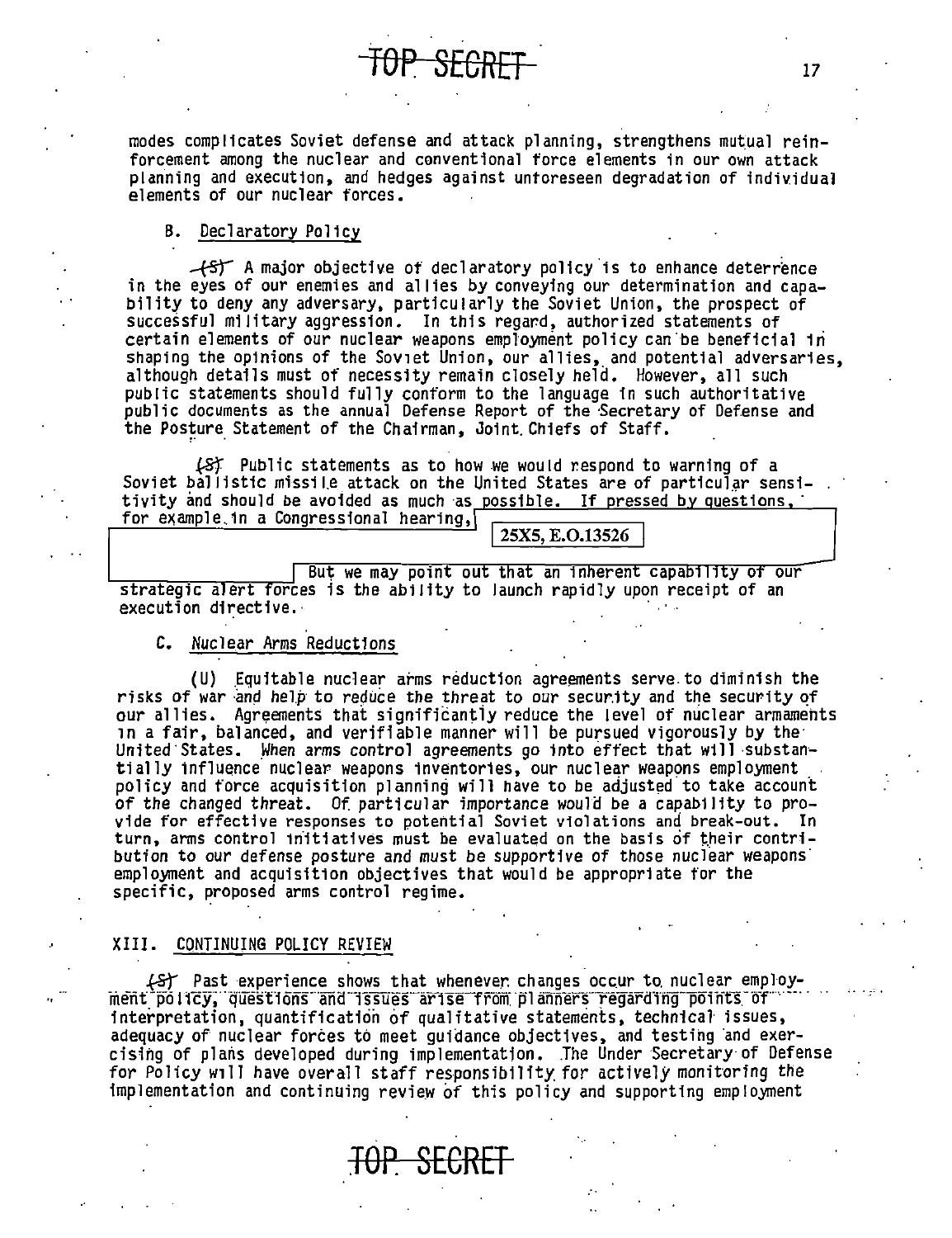plans to ensure an orderly progress. His responsibility will include, but not be limited to: coordination of supporting studies and analyses, the review and comment on planning assumptions and reports, the annual assessment by the Joint Chiefs of Staff, and recommendations on revisions to employment policy.

 $\mathcal{L}$  The Joint Chiefs of Staff will submit to the Secretary of Defense for approval a proposal for each SIOP development cycle. Data should include, but not be limited to: (1) planning assumptions (postures and damage criteria for planning); (2) changes in size, composition or tasking

 $(3)$  new or revised options;  $(4)$  recommendations to adjust the number of weapons and (5) changes. if any, to priorities and objectives for weapon allocation or for collateral damage constraints.

(8) The Joint Chiefs of Staff also shall provide an annual assessment to the Secretary of Defense on the status and progress of the development of nuclear employment plans including, but not limited to,

E.O.13526

25X5,

the degree of employment flexibility available, limiting factors in achieving flexibility, and the status of programs to provide improvements. An integral part of the assessment will be a statement on the expected capability<br>of deployed forces and supporting  $C^3I$  to accomplish the objectives defined in this guidance. The assessment will include: (1) an evaluation of the results of exercises and tests of the plans developed in support of this policy; (2) an evaluation of the ability of current plans to achieve the objectives specified; (3) fatality estimates (prompt and delayed) for each employment option; (4) the ability to constrain collateral damage and fatalities and the associated impact on achieving stated objectives; (5) intelligence data base gaps; (6) progress made toward developing and validating a concept for a responsive and flexible strategic force capability to supplement theater nuclear forces in achieving theater conflict objectives; (7) deficiencies in force employment that may exist and measures that should be taken to correct those deficiencies; (8). questions of interpretation and potential application of this and other guidance; and (9) recommendations on any suggested policy revisions.

18